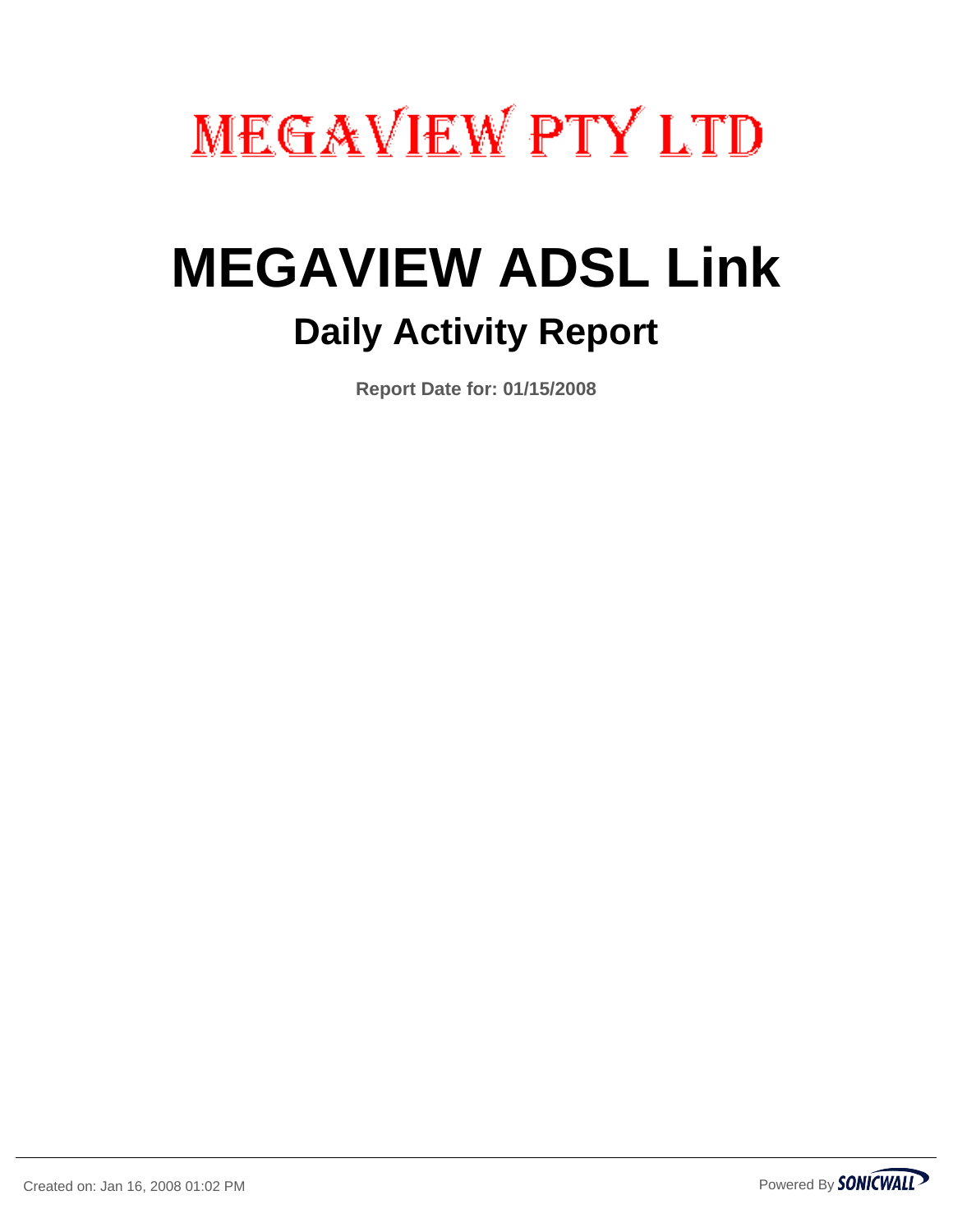# **Summary**

#### **BANDWITH for 2008-1-15**

Bandwidth Usage Summary

**Total Utilization:** 115.927 MBytes

Max Utilization: 42.358 MBytes

Average Utilization: 4.83 MBytes

40



#### **MAIL for 2008-1-15**

Mail Usage Summary

**Total Usage:** 23.26 MBytes Max Usage: 5.489 MBytes

Average Usage: 0.969 MBytes

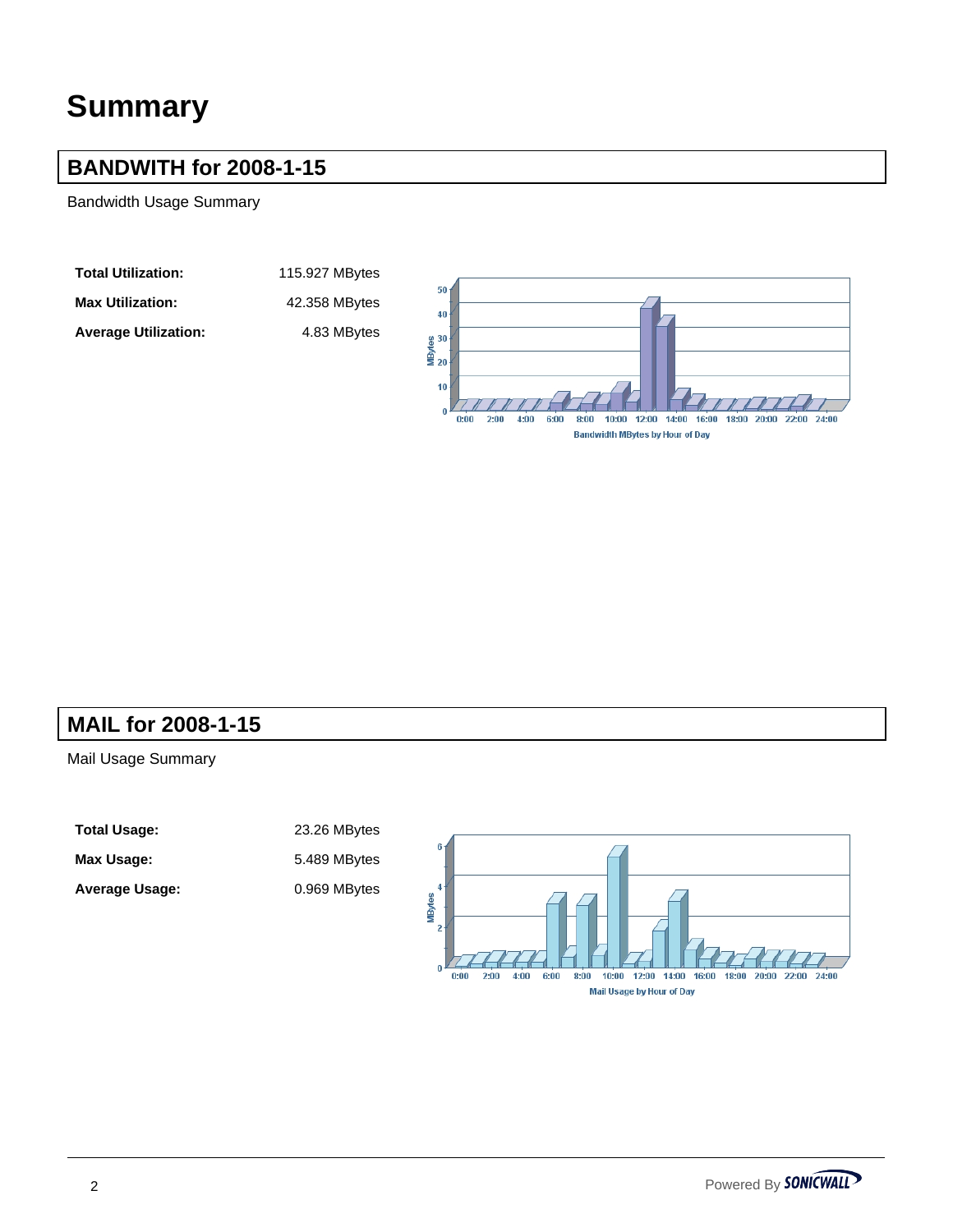### **VPN for 2008-1-15**

VPN Usage Summary

| <b>Total Utilization:</b>   | 70.06 MBytes  |
|-----------------------------|---------------|
| <b>Max Utilization:</b>     | 34.995 MBytes |
| <b>Average Utilization:</b> | 2.919 MBytes  |



#### **WEB for 2008-1-15**

Web Usage Summary

Total Usage: 20.126 MBytes Max Usage: 6.957 MBytes Average Usage: 0.875 MBytes

**Total Utilization:** 70.06 MBytes **Max Utilization:** 34.995 MBytes

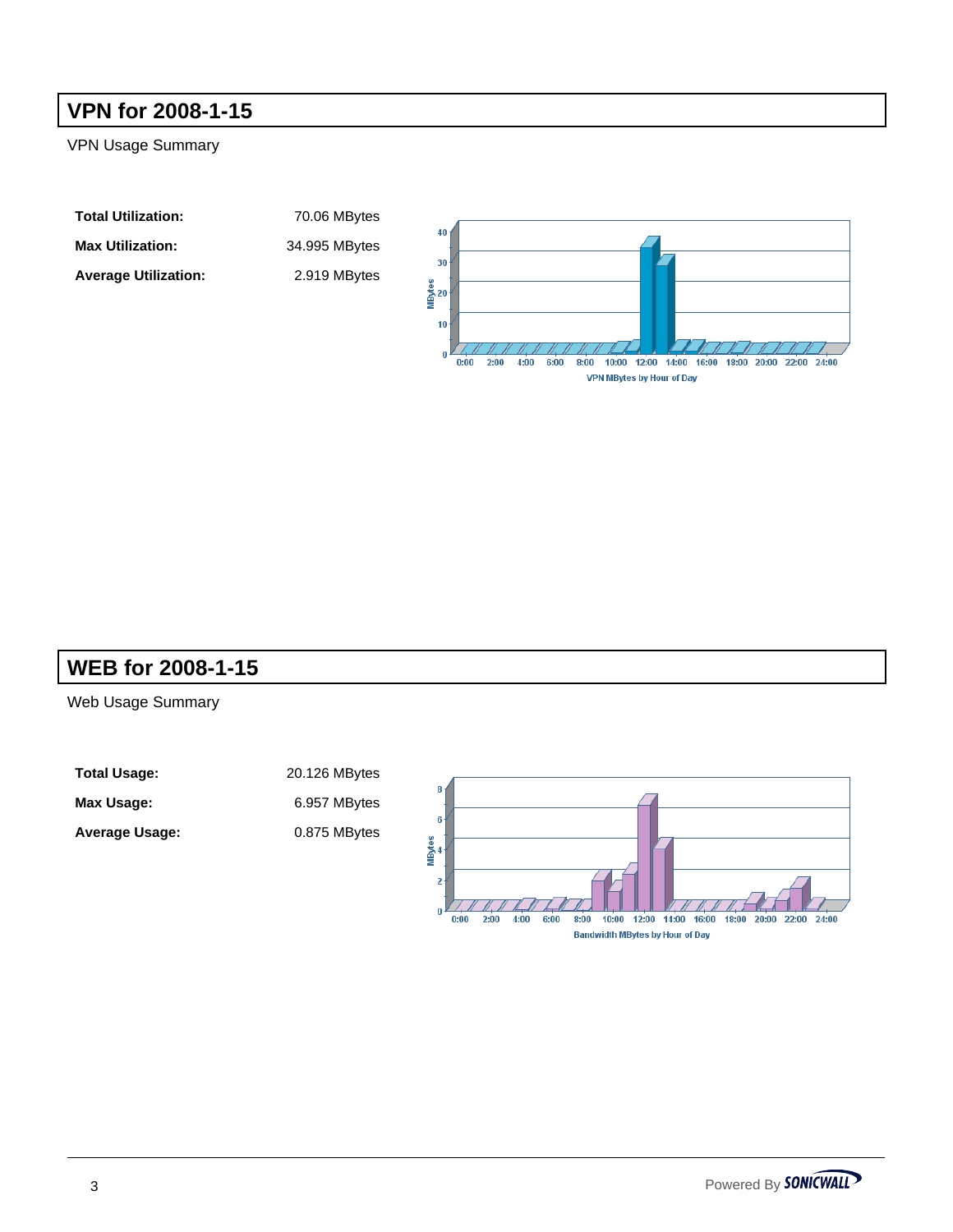Г

# **Bandwidth Summary for 2008-1-15**



| Bandwidth MBytes by Hour of Day |        |         |                |        |  |  |
|---------------------------------|--------|---------|----------------|--------|--|--|
| Hour                            | zvenis | Cost(S) | <b>MB</b> vtes | $%$ of |  |  |

| <u>Fiuur</u>     | EVELIIO | $UU$ SL $(\varphi)$ | <b>IVIDYLES</b> | <b>70 UI IVIDYLES</b> |
|------------------|---------|---------------------|-----------------|-----------------------|
| $100:00 - 01:00$ | 266     | 0.016               | 0.165           | 0.142%                |
| $201:00 - 02:00$ | 257     | 0.031               | 0.309           | 0.266%                |
| $302:00 - 03:00$ | 360     | 0.045               | 0.447           | 0.386%                |
| 4 03:00 - 04:00  | 408     | 0.042               | 0.423           | 0.365%                |
| 5 04:00 - 05:00  | 397     | 0.072               | 0.716           | 0.617%                |
| $605:00 - 06:00$ | 298     | 0.039               | 0.395           | 0.340%                |
| 7 06:00 - 07:00  | 402     | 0.348               | 3.485           | 3.006%                |
| 8 07:00 - 08:00  | 537     | 0.076               | 0.762           | 0.657%                |
| $908:00 - 09:00$ | 470     | 0.322               | 3.224           | 2.781%                |
| 10 09:00 - 10:00 | 565     | 0.297               | 2.975           | 2.566%                |
| 11 10:00 - 11:00 | 661     | 0.736               | 7.356           | 6.345%                |
| 12 11:00 - 12:00 | 317     | 0.394               | 3.940           | 3.398%                |
| 13 12:00 - 13:00 | 798     | 4.236               | 42.358          | 36.538%               |
| 14 13:00 - 14:00 | 747     | 3.498               | 34.981          | 30.175%               |
| 15 14:00 - 15:00 | 569     | 0.462               | 4.616           | 3.982%                |
| 16 15:00 - 16:00 | 565     | 0.223               | 2.227           | 1.921%                |
| 17 16:00 - 17:00 | 413     | 0.064               | 0.640           | 0.552%                |
| 18 17:00 - 18:00 | 355     | 0.045               | 0.451           | 0.389%                |
| 19 18:00 - 19:00 | 450     | 0.063               | 0.629           | 0.542%                |
| 20 19:00 - 20:00 | 469     | 0.118               | 1.179           | 1.017%                |
| 21 20:00 - 21:00 | 408     | 0.089               | 0.893           | 0.770%                |
| 22 21:00 - 22:00 | 311     | 0.123               | 1.230           | 1.061%                |
| 23 22:00 - 23:00 | 466     | 0.201               | 2.007           | 1.731%                |
| 24 23:00 - 24:00 | 308     | 0.052               | 0.523           | 0.451%                |
| Total:           | 10797   | 11.593              | 115.927         | 100.000%              |
|                  |         |                     |                 |                       |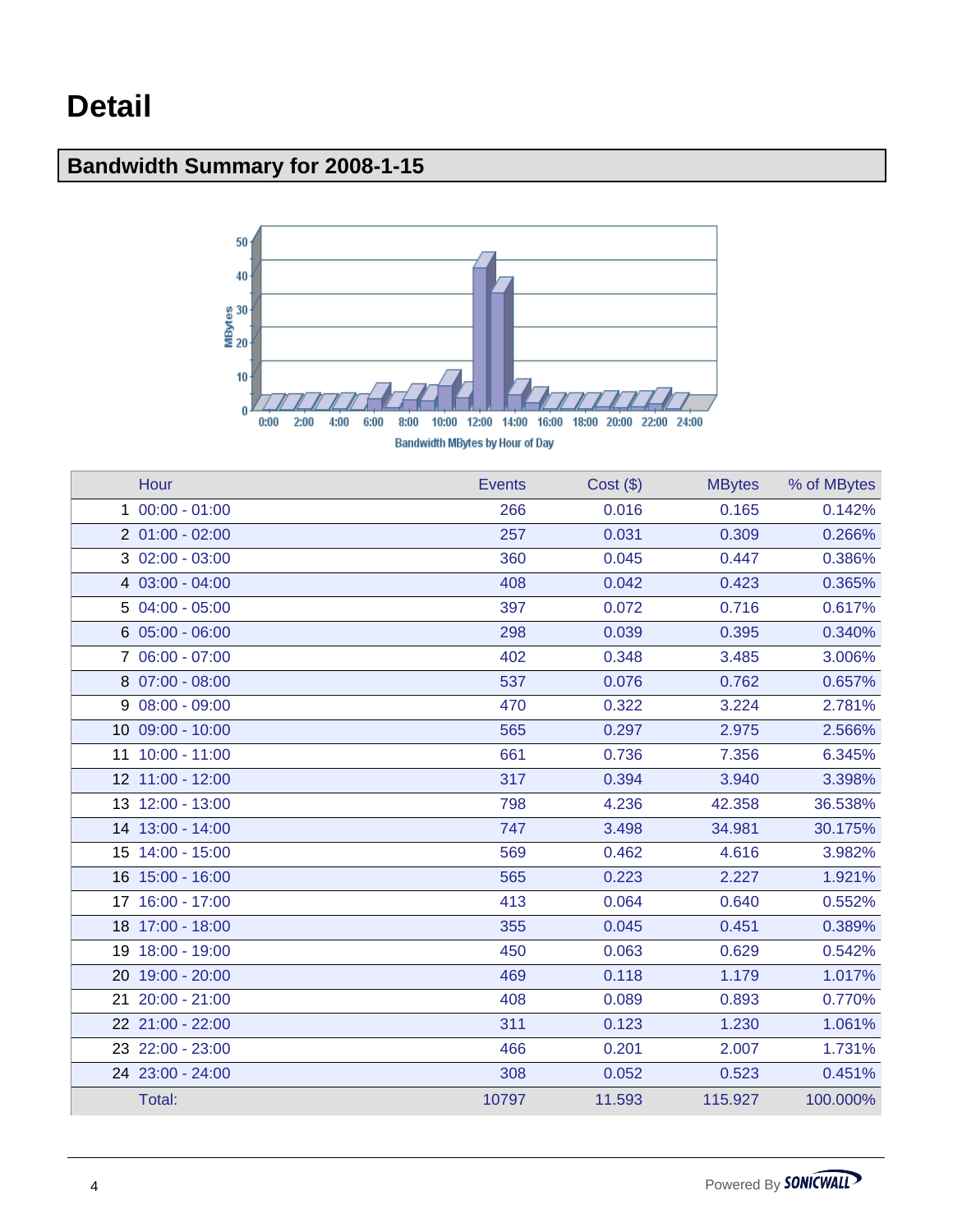## **Top Users of Bandwidth for 2008-1-15**



|    | <b>Users</b>                                        | <b>Connections</b> | $Cost($ \$) | <b>MBytes</b> | % of MBytes |
|----|-----------------------------------------------------|--------------------|-------------|---------------|-------------|
|    | 1 10.16.183.16                                      | 66                 | 1.940       | 19.395        | 18.262%     |
|    | 2 FEHLSYD6                                          | 116                | 1.240       | 12.402        | 11.678%     |
|    | 3 10.16.183.1                                       | 175                | 1.181       | 11.815        | 11.124%     |
|    | 4 10.16.183.14                                      | 36                 | 0.846       | 8.462         | 7.968%      |
|    | 5 XP-WKSTN02                                        | 293                | 0.794       | 7.940         | 7.476%      |
|    | 6 FEHL-PDC                                          | 542                | 0.617       | 6.170         | 5.810%      |
|    | 7 FEHLSYD2                                          | 257                | 0.474       | 4.738         | 4.461%      |
|    | 8 FEHLSYD7                                          | 339                | 0.462       | 4.617         | 4.347%      |
|    | 9 ds-203-23-120-92.pip.com.au                       | 618                | 0.450       | 4.503         | 4.240%      |
|    | 10 c211-30-224-229.carl<br>nfd3.nsw.optusnet.com.au | 1597               | 0.421       | 4.214         | 3.968%      |
|    | 11 ppp113-164.static.internode.on.net               | 33                 | 0.404       | 4.039         | 3.803%      |
|    | 12 omta02sl.mx.bigpond.com                          | 3                  | 0.290       | 2.904         | 2.734%      |
|    | 13 58.173.108.158                                   | 4                  | 0.289       | 2.892         | 2.723%      |
|    | 14 webmail.fehlberg.com.au                          | 34                 | 0.240       | 2.403         | 2.263%      |
|    | 15 203.161.95.198                                   | 1                  | 0.224       | 2.237         | 2.107%      |
|    | 16 megamail.megaview.com.au                         | 1774               | 0.214       | 2.141         | 2.016%      |
| 17 | omta03ps.mx.bigpond.com                             | 1                  | 0.161       | 1.608         | 1.514%      |
|    | 18 192.168.111.47                                   | 11                 | 0.146       | 1.465         | 1.379%      |
|    | 19 fehlsyd7.fehlberg.com.au                         | 222                | 0.118       | 1.183         | 1.114%      |
|    | 20 acer-fd6b6b72e3                                  | 22                 | 0.108       | 1.078         | 1.015%      |
|    | Total:                                              | 6144               | 10.620      | 106.205       | 100.000%    |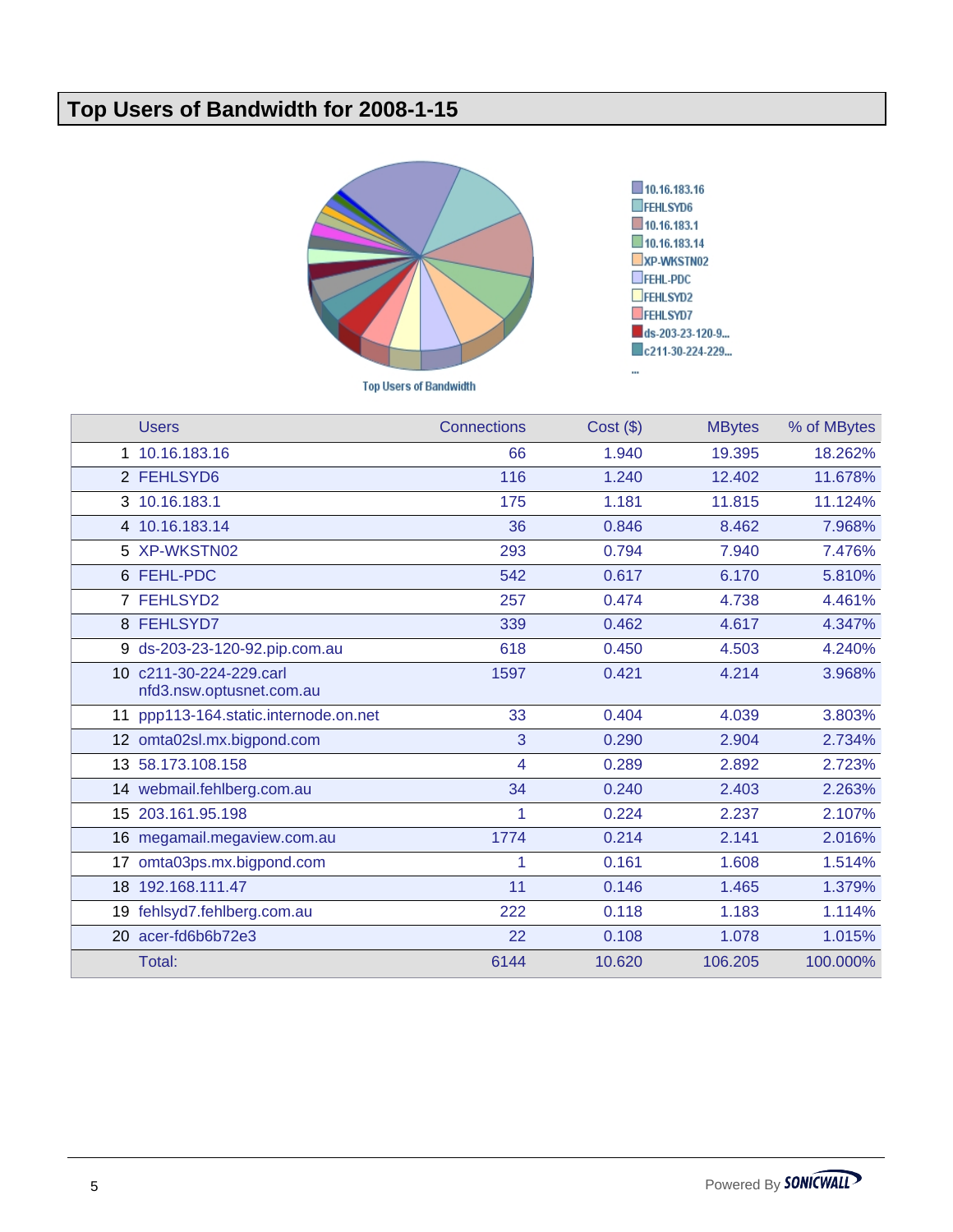# **Web Usage Summary for 2008-1-15**



| Hour             | <b>Events</b>  | <b>Browse Time</b><br>(hh:mm:ss) | <b>MBytes</b> | % of MBytes |
|------------------|----------------|----------------------------------|---------------|-------------|
| $100:00 - 01:00$ | 4              | 00:00:06                         | 0.001         | 0.003%      |
| $201:00 - 02:00$ | 9              | 00:00:14                         | 0.002         | 0.008%      |
| $302:00 - 03:00$ | $\overline{7}$ | 00:00:10                         | 0.016         | 0.078%      |
| 4 03:00 - 04:00  | 8              | 00:00:12                         | 0.020         | 0.097%      |
| $504:00 - 05:00$ | 35             | 00:00:52                         | 0.099         | 0.493%      |
| $605:00 - 06:00$ | 4              | 00:00:06                         | 0.001         | 0.003%      |
| 7 06:00 - 07:00  | 31             | 00:00:46                         | 0.185         | 0.920%      |
| 8 07:00 - 08:00  | 23             | 00:00:34                         | 0.071         | 0.351%      |
| $908:00 - 09:00$ | 16             | 00:00:24                         | 0.024         | 0.118%      |
| 10 09:00 - 10:00 | 150            | 00:03:45                         | 1.967         | 9.773%      |
| 11 10:00 - 11:00 | 262            | 00:06:33                         | 1.255         | 6.238%      |
| 12 11:00 - 12:00 | 87             | 00:02:10                         | 2.419         | 12.018%     |
| 13 12:00 - 13:00 | 220            | 00:05:30                         | 6.957         | 34.567%     |
| 14 13:00 - 14:00 | 37             | 00:00:56                         | 4.058         | 20.163%     |
| 15 14:00 - 15:00 | $\overline{2}$ | 00:00:03                         | 0.001         | 0.005%      |
| 16 15:00 - 16:00 | 5              | 00:00:08                         | 0.002         | 0.008%      |
| 17 16:00 - 17:00 | 5              | 00:00:08                         | 0.005         | 0.023%      |
| 18 17:00 - 18:00 | 3              | 00:00:04                         | 0.007         | 0.037%      |
| 19 19:00 - 20:00 | 22             | 00:00:33                         | 0.475         | 2.361%      |
| 20 20:00 - 21:00 | 19             | 00:00:28                         | 0.200         | 0.992%      |
| 21 21:00 - 22:00 | 18             | 00:00:27                         | 0.709         | 3.525%      |
| 22 22:00 - 23:00 | 72             | 00:01:48                         | 1.515         | 7.525%      |
| 23 23:00 - 24:00 | 9              | 00:00:14                         | 0.140         | 0.694%      |
| Total:           | 1048           | 00:26:12                         | 20.126        | 100.000%    |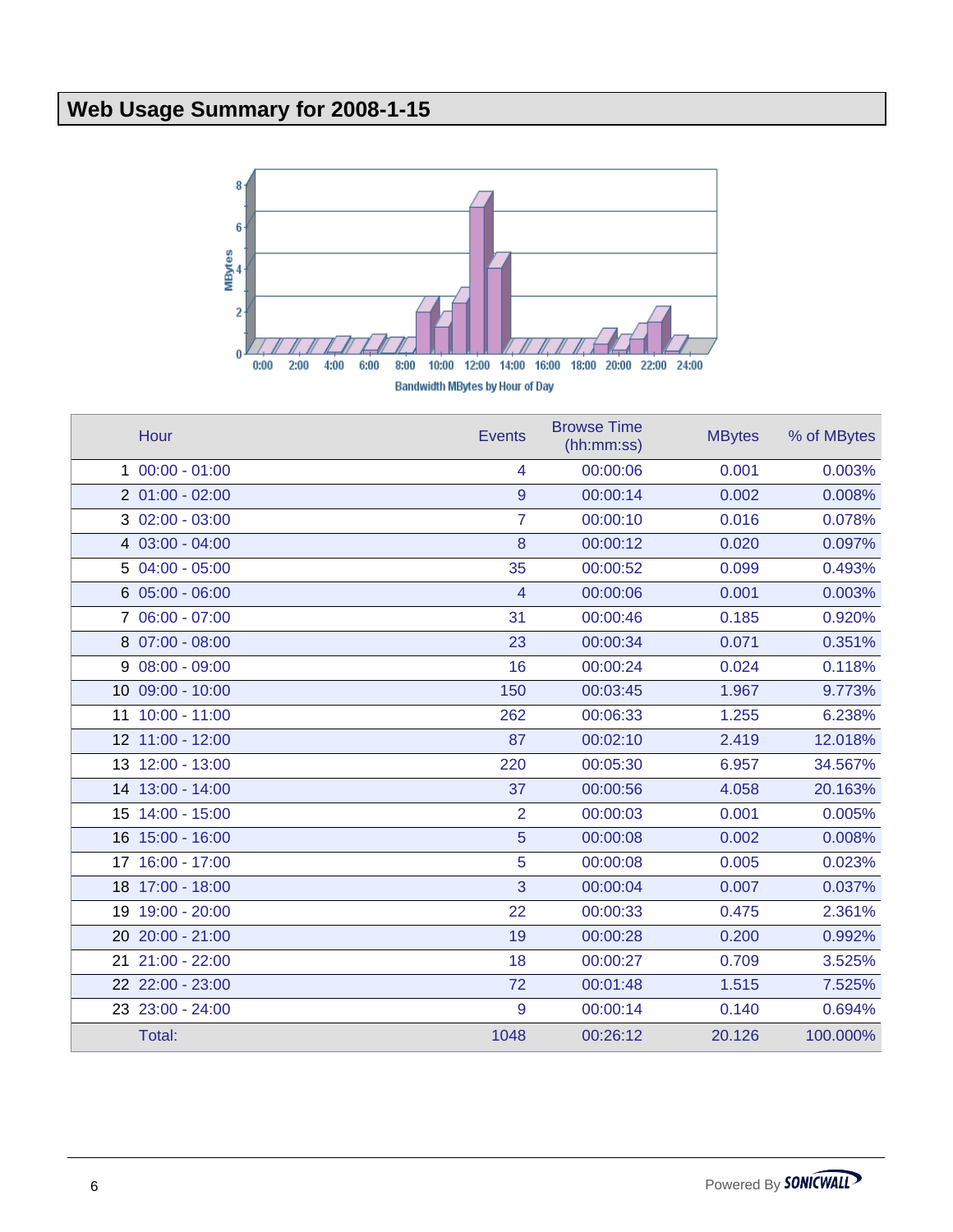### **Top Visited Web Sites for 2008-1-15**



**Top Web Sites by MBytes** 

xp-wkstn02.mega.<br>xp-wkstn02 single27.brinks... Ozcarsightings....  $\square$ 65.39.250.72 218.136.106.17 AT-8R78L1S.rtds... www.telstra.net www.scientific-... rdr.zazzle.com u,

|    | <b>Site</b>                                         | <b>Hits</b>             |             | <b>MBytes Category</b> | % of MBytes |
|----|-----------------------------------------------------|-------------------------|-------------|------------------------|-------------|
|    | 1 xp-wkstn02.megaview.com.au                        | 37                      | 4.048 N/A   |                        | 20.599%     |
|    | 2 XP-WKSTN02                                        | 35                      | 2.404 N/A   |                        | 12.234%     |
|    | 3 single27.brinkster.com                            | 40                      | 2.382 N/A   |                        | 12.122%     |
|    | 4 ozcarsightings.com                                | 36                      | 1.984 N/A   |                        | 10.095%     |
|    | 5 65.39.250.72                                      | 41                      | 1.678 N/A   |                        | 8.538%      |
|    | 6 218.136.106.17                                    | $\overline{1}$          | 1.463 N/A   |                        | 7.448%      |
|    | 7 AT-8R78L1S.rtds.aussiehq.net.au                   | 43                      | 1.404 N/A   |                        | 7.147%      |
|    | 8 www.telstra.net                                   | 370                     | 1.320 N/A   |                        | 6.717%      |
|    | 9 www.scientific-devices.com.au                     | 44                      | 0.860 N/A   |                        | 4.378%      |
|    | 10 rdr.zazzle.com                                   | 21                      | 0.474 N/A   |                        | 2.413%      |
| 11 | http.ilisys.com.au                                  | 25                      | 0.305 N/A   |                        | 1.553%      |
|    | 12 69.22.158.229                                    | $\overline{2}$          | 0.249 N/A   |                        | 1.267%      |
|    | 13 204.212.170.133                                  | $\overline{2}$          | 0.242 N/A   |                        | 1.230%      |
|    | 14 www.zazzle.com                                   | 28                      | $0.204$ N/A |                        | 1.036%      |
|    | 15 megamail.megaview.com.au                         | 52                      | $0.167$ N/A |                        | 0.851%      |
|    | 16 www.runescape.com                                | 3                       | 0.120 N/A   |                        | 0.611%      |
|    | 17 rlv.zazzle.com                                   | $\overline{\mathbf{4}}$ | 0.097 N/A   |                        | 0.492%      |
|    | 18 207.46.211.124                                   | 1                       | 0.093 N/A   |                        | 0.473%      |
|    | 19 a-61-9-209-158.deplo<br>y.akamaitechnologies.com | 9                       | 0.082 N/A   |                        | 0.418%      |
|    | 20 MEGAMAIL                                         | 19                      | 0.074 N/A   |                        | 0.378%      |
|    | Total:                                              | 813                     | 19.649      |                        | 100.000%    |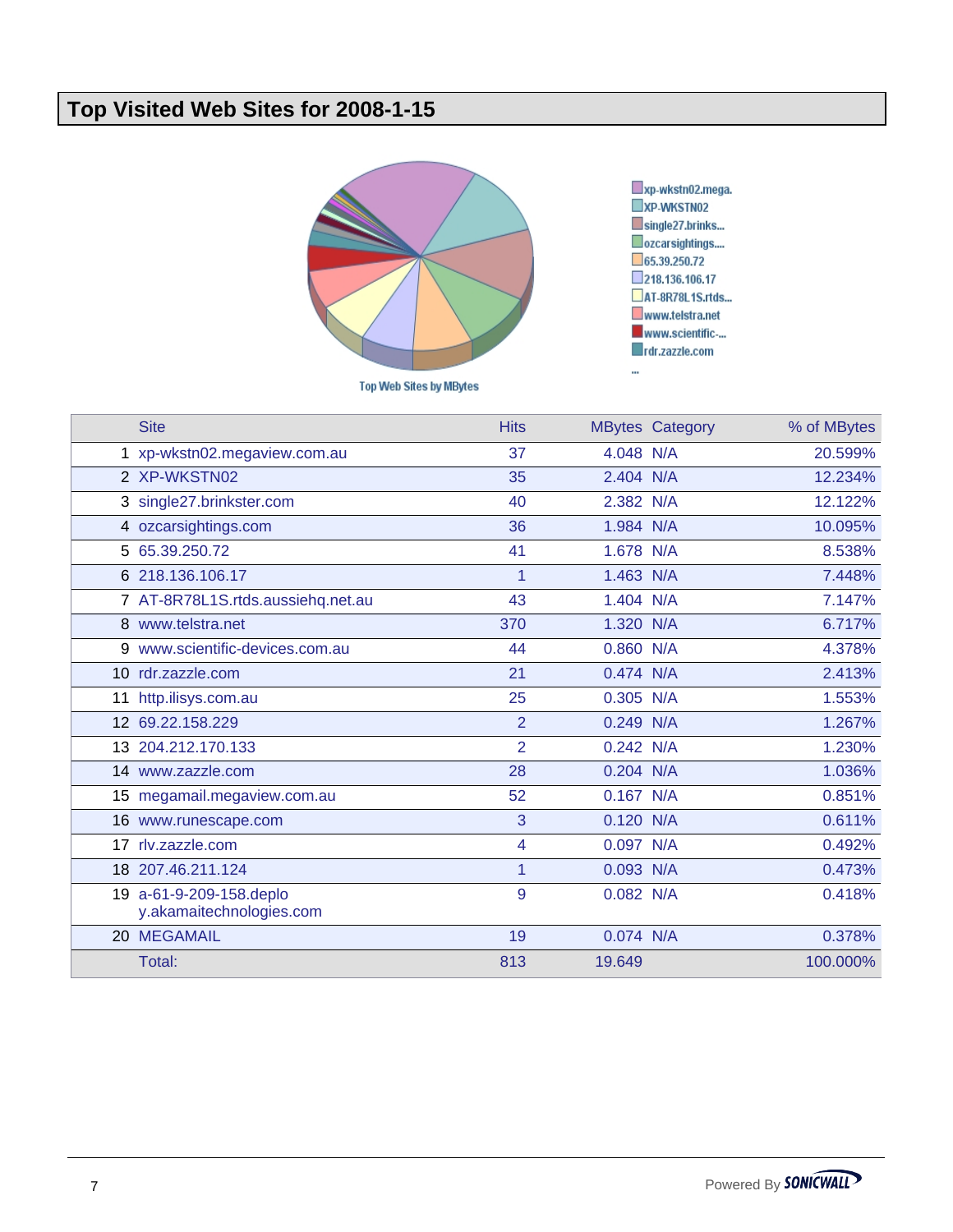## **Top Users of Web for 2008-1-15**





| <b>Users</b>                         | <b>Hits</b>    | <b>Browse Time</b><br>(hh:mm:ss) | <b>MBytes</b> | % of MBytes |
|--------------------------------------|----------------|----------------------------------|---------------|-------------|
| 1 XP-WKSTN02                         | 262            | 00:06:33                         | 7.818         | 38.999%     |
| 2 ppp113-164.static.internode.on.net | 33             | 00:00:50                         | 4.039         | 20.146%     |
| 3 webmail.fehlberg.com.au            | 34             | 00:00:51                         | 2.403         | 11.986%     |
| 4 192.168.111.47                     | $\overline{7}$ | 00:00:10                         | 1.464         | 7.305%      |
| 5 acer-fd6b6b72e3                    | 22             | 00:00:33                         | 1.078         | 5.376%      |
| 6 megamyob.megaview.com.au           | 101            | 00:02:32                         | 0.698         | 3.483%      |
| 7 sqlserver                          | 35             | 00:00:52                         | 0.629         | 3.136%      |
| 8 megapeter.megaview.net             | 163            | 00:04:04                         | 0.562         | 2.803%      |
| 9 MEGAPETER                          | 119            | 00:02:58                         | 0.450         | 2.245%      |
| 10 xp-wkstn02.megaview.com.au        | 1              | 00:00:02                         | 0.234         | 1.170%      |
| 11 megamininote.megaview.com.au      | 11             | 00:00:16                         | 0.126         | 0.629%      |
| 12 65.206.18.2                       | 26             | 00:00:39                         | 0.121         | 0.601%      |
| 13 192.168.111.41                    | 5              | 00:00:08                         | 0.083         | 0.413%      |
| 14 192.168.111.46                    | 10             | 00:00:15                         | 0.083         | 0.412%      |
| 15 meganote1.megaview.com.au         | 39             | 00:00:58                         | 0.082         | 0.408%      |
| 16 MEGANOTE1                         | 40             | 00:01:00                         | 0.046         | 0.230%      |
| 17 68.175.72.36                      | $\overline{7}$ | 00:00:10                         | 0.043         | 0.217%      |
| 18 192.168.111.40                    | 10             | 00:00:15                         | 0.034         | 0.170%      |
| 19 65.198.126.2                      | 16             | 00:00:24                         | 0.034         | 0.170%      |
| 20 aclusec1.aclu.org                 | 8              | 00:00:12                         | 0.021         | 0.102%      |
| Total:                               | 949            | 00:23:43                         | 20.047        | 100.000%    |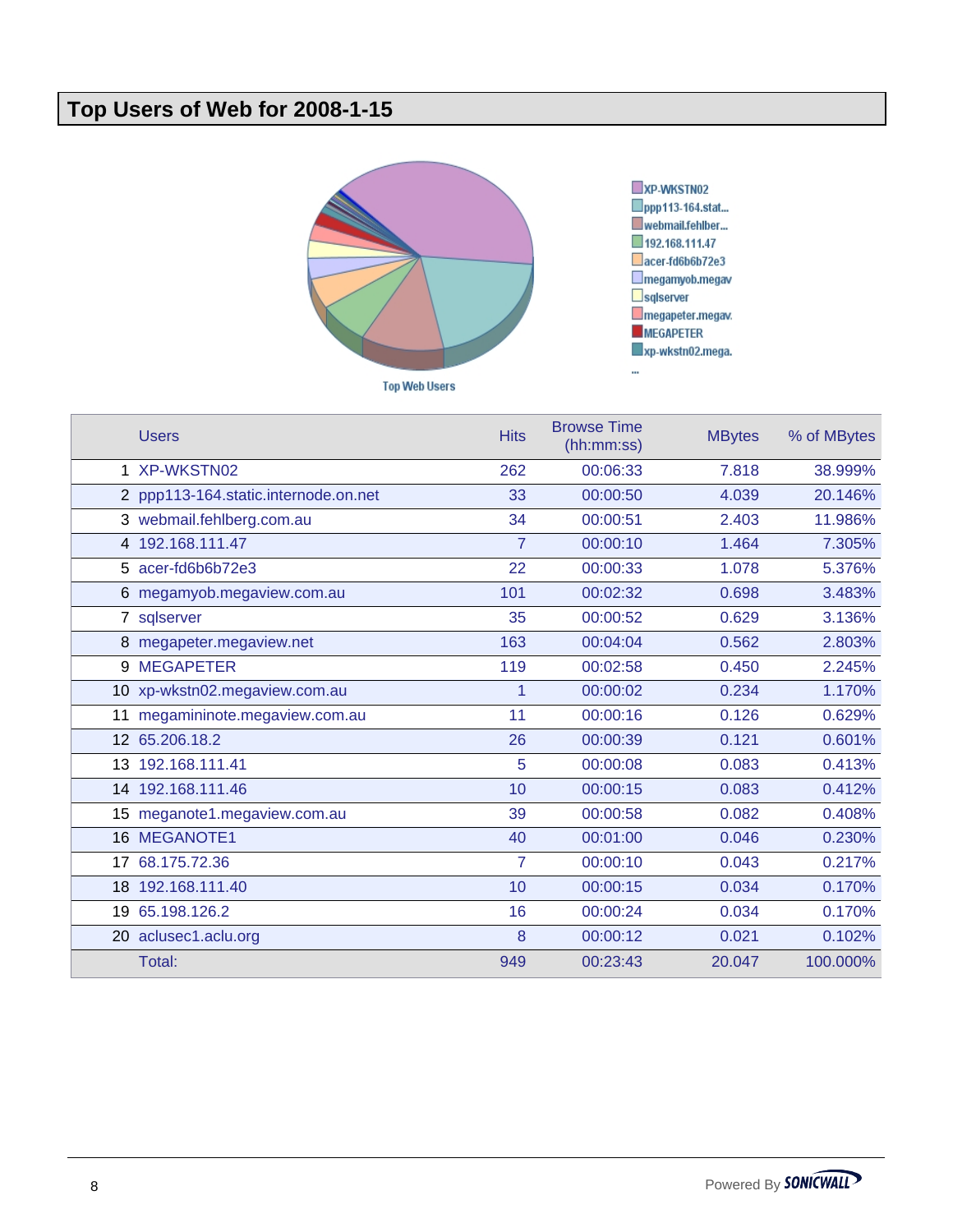# **Top Visited Web Sites By User for 2008-1-15**

| <b>User</b>                          |                | <b>Browse Time</b><br><b>Hits</b> | (hh:mm:ss)  | <b>MBytes</b>          | % of MBytes |
|--------------------------------------|----------------|-----------------------------------|-------------|------------------------|-------------|
| 1 XP-WKSTN02                         |                | 262                               | 00:06:33    | 7.818                  | 38.999%     |
| <b>Sites</b>                         | <b>Hits</b>    | <b>Browse Time</b><br>(hh:mm:ss)  |             | <b>MBytes Category</b> | % of MBytes |
| single27.brinkster.com               | 40             | 00:01:00                          | 2.382 N/A   |                        | 11.881%     |
| ozcarsightings.com                   | 36             | 00:00:54                          | 1.984 N/A   |                        | 9.894%      |
| AT-8R78L1S.rtds.aussiehq.net.au      | 43             | 00:01:04                          | 1.404 N/A   |                        | 7.005%      |
| www.scientific-devices.com.au        | 44             | 00:01:06                          | 0.860 N/A   |                        | 4.291%      |
| rdr.zazzle.com                       | 21             | 00:00:32                          | 0.474 N/A   |                        | 2.365%      |
| http.ilisys.com.au                   | 25             | 00:00:38                          | 0.305 N/A   |                        | 1.523%      |
| www.zazzle.com                       | 28             | 00:00:42                          | $0.204$ N/A |                        | 1.015%      |
| rlv.zazzle.com                       | $\overline{4}$ | 00:00:06                          | 0.097 N/A   |                        | 0.482%      |
| www.youtube.com                      | 3              | 00:00:04                          | 0.073 N/A   |                        | 0.364%      |
| 202.63.67.178                        | 3              | 00:00:04                          | 0.009 N/A   |                        | 0.046%      |
| cf-in-f103.google.com                | 1              | 00:00:02                          | 0.006 N/A   |                        | 0.032%      |
| img.youtube.com                      | 2              | 00:00:03                          | 0.006 N/A   |                        | 0.028%      |
| lax-v95.lax.youtube.com              | $\overline{2}$ | 00:00:03                          | 0.004 N/A   |                        | 0.021%      |
| www.statcounter.com                  | 1              | 00:00:02                          | $0.004$ N/A |                        | 0.021%      |
| cf-in-f104.google.com                | 1              | 00:00:02                          | 0.003 N/A   |                        | 0.017%      |
| c10.statcounter.com                  | 1              | 00:00:02                          | 0.002 N/A   |                        | 0.009%      |
| 65.182.101.209                       | 6              | 00:00:09                          | 0.001 N/A   |                        | 0.003%      |
| dsl-202-63-67-178.saise.com.au       | 1              | 00:00:02                          | 0.000 N/A   |                        | 0.001%      |
| 2 ppp113-164.static.internode.on.net |                | 33                                | 00:00:50    | 4.039                  | 20.146%     |
| <b>Sites</b>                         | <b>Hits</b>    | <b>Browse Time</b><br>(hh:mm:ss)  |             | <b>MBytes Category</b> | % of MBytes |
| xp-wkstn02.megaview.com.au           | 33             | 00:00:50                          | 4.039 N/A   |                        | 20.146%     |
| 3 webmail.fehlberg.com.au            |                | 34                                | 00:00:51    | 2.403                  | 11.986%     |
| <b>Sites</b>                         | <b>Hits</b>    | <b>Browse Time</b><br>(hh:mm:ss)  |             | <b>MBytes Category</b> | % of MBytes |
| XP-WKSTN02                           | 34             | 00:00:51                          | 2.403 N/A   |                        | 11.986%     |
| 4 192.168.111.47                     |                | $\overline{7}$                    | 00:00:10    | 1.464                  | 7.305%      |
| <b>Sites</b>                         | <b>Hits</b>    | <b>Browse Time</b><br>(hh:mm:ss)  |             | <b>MBytes Category</b> | % of MBytes |
| 218.136.106.17                       | 1              | 00:00:02                          | 1.463 N/A   |                        | 7.301%      |
| 74-128-186-230.dhcp.insightbb.com    | 2              | 00:00:03                          | 0.001 N/A   |                        | 0.003%      |
| 74.129.28.176                        | 2              | 00:00:03                          | 0.000 N/A   |                        | 0.000%      |
| c-24-8-90-172.hsd1.co.comcast.net    | $\overline{c}$ | 00:00:03                          | 0.000 N/A   |                        | 0.000%      |
| 5 acer-fd6b6b72e3                    |                | 22                                | 00:00:33    | 1.078                  | 5.376%      |
| <b>Sites</b>                         | <b>Hits</b>    | <b>Browse Time</b><br>(hh:mm:ss)  |             | <b>MBytes Category</b> | % of MBytes |
| 65.39.250.72                         | 16             | 00:00:24                          | 1.059 N/A   |                        | 5.283%      |
| imcservices.adultfriendfinder.com    | 5              | 00:00:08                          | 0.015 N/A   |                        | 0.074%      |
| advert.runescape.com                 | 1              | 00:00:02                          | 0.004 N/A   |                        | 0.019%      |
|                                      |                |                                   |             |                        |             |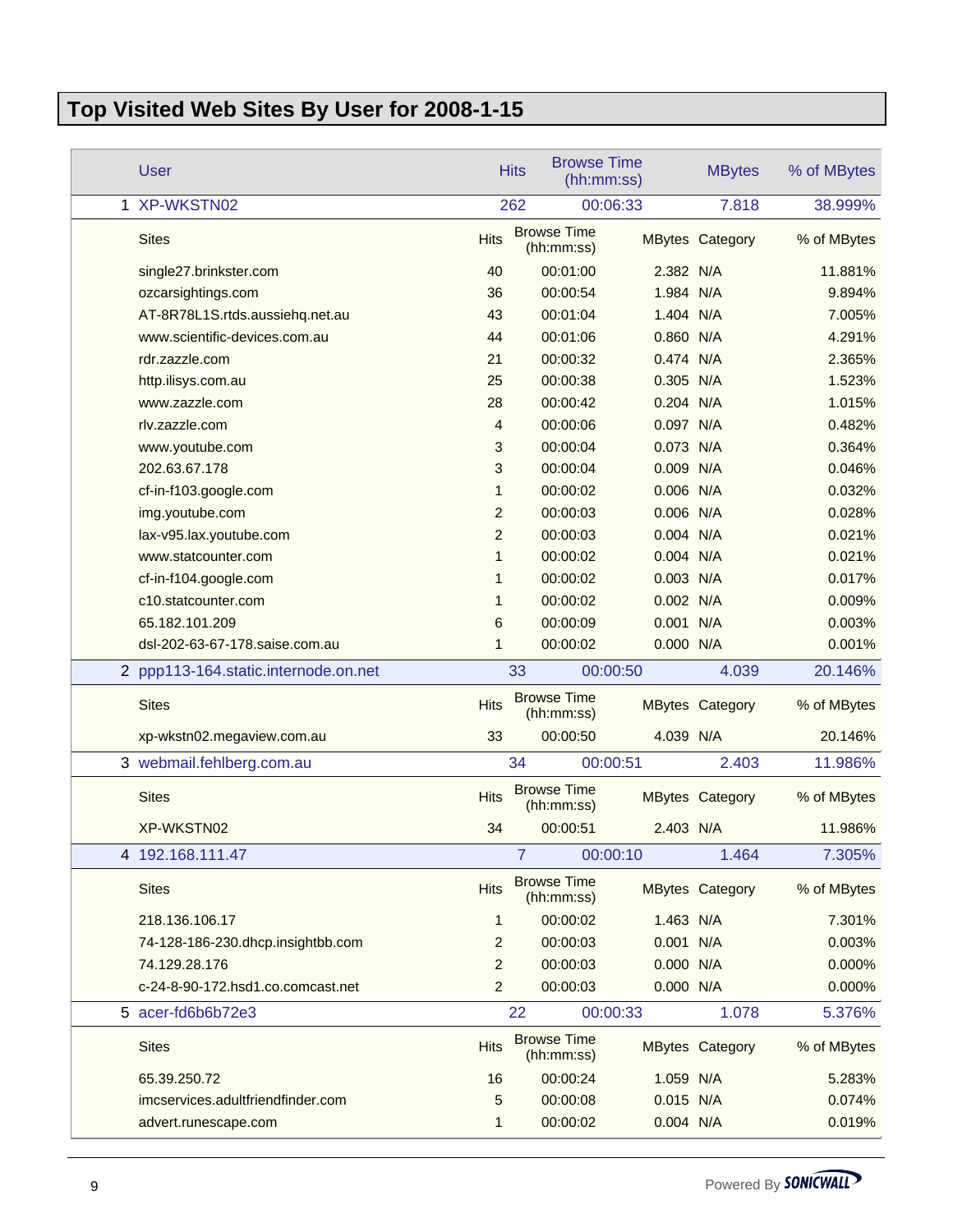|   | <b>User</b>                                      |                | <b>Browse Time</b><br><b>Hits</b> | (hh:mm:ss)  | <b>MBytes</b>          | % of MBytes |
|---|--------------------------------------------------|----------------|-----------------------------------|-------------|------------------------|-------------|
|   | 6 megamyob.megaview.com.au                       |                | 101                               | 00:02:32    | 0.698                  | 3.483%      |
|   | <b>Sites</b>                                     | <b>Hits</b>    | <b>Browse Time</b><br>(hh:mm:ss)  |             | <b>MBytes Category</b> | % of MBytes |
|   | www.telstra.net                                  | 87             | 00:02:10                          | 0.300 N/A   |                        | 1.498%      |
|   | 69.22.158.229                                    | 2              | 00:00:03                          | 0.249       | N/A                    | 1.241%      |
|   | www.runescape.com                                | 3              | 00:00:04                          | 0.120       | N/A                    | 0.599%      |
|   | seal.verisign.net                                | 1              | 00:00:02                          | 0.009 N/A   |                        | 0.047%      |
|   | cf-in-f103.google.com                            | $\overline{2}$ | 00:00:03                          | 0.008 N/A   |                        | 0.039%      |
|   | imcservices.adultfriendfinder.com                | 2              | 00:00:03                          | 0.005 N/A   |                        | 0.026%      |
|   | advert.runescape.com                             | 2              | 00:00:03                          | 0.005 N/A   |                        | 0.025%      |
|   | www.update.microsoft.com                         | $\mathbf{1}$   | 00:00:02                          | 0.001 N/A   |                        | 0.005%      |
|   | 216.180.254.136                                  | $\mathbf 1$    | 00:00:02                          | 0.000 N/A   |                        | 0.002%      |
|   | 7 sqlserver                                      |                | 35                                | 00:00:52    | 0.629                  | 3.136%      |
|   | <b>Sites</b>                                     | <b>Hits</b>    | <b>Browse Time</b><br>(hh:mm:ss)  |             | <b>MBytes Category</b> | % of MBytes |
|   | 65.39.250.72                                     | 24             | 00:00:36                          | 0.548 N/A   |                        | 2.733%      |
|   | 82.98.235.80                                     | 2              | 00:00:03                          | 0.049 N/A   |                        | 0.243%      |
|   | imcservices.adultfriendfinder.com                | 8              | 00:00:12                          | 0.032 N/A   |                        | 0.160%      |
|   | 65.54.225.102                                    | 1              | 00:00:02                          | 0.000 N/A   |                        | 0.000%      |
|   | 8 megapeter.megaview.net                         |                | 163                               | 00:04:04    | 0.562                  | 2.803%      |
|   | <b>Sites</b>                                     | <b>Hits</b>    | <b>Browse Time</b><br>(hh:mm:ss)  |             | <b>MBytes Category</b> | % of MBytes |
|   | www.telstra.net                                  | 160            | 00:04:00                          | 0.551       | N/A                    | 2.749%      |
|   | seal.verisign.net                                | 1              | 00:00:02                          | 0.009       | N/A                    | 0.047%      |
|   | megamail.megaview.com.au                         | 1              | 00:00:02                          | 0.001 N/A   |                        | 0.004%      |
|   | cf-in-f103.google.com                            | $\mathbf 1$    | 00:00:02                          | 0.001 N/A   |                        | 0.003%      |
| 9 | <b>MEGAPETER</b>                                 |                | 119                               | 00:02:58    | 0.450                  | 2.245%      |
|   | <b>Sites</b>                                     | <b>Hits</b>    | <b>Browse Time</b><br>(hh:mm:ss)  |             | <b>MBytes Category</b> | % of MBytes |
|   | www.telstra.net                                  | 115            | 00:02:52                          | $0.447$ N/A |                        | 2.231%      |
|   | a-61-9-193-215.deploy.akamaitechnologies<br>.com | 4              | 00:00:06                          | 0.003 N/A   |                        | 0.014%      |
|   | 10 xp-wkstn02.megaview.com.au                    |                | 1                                 | 00:00:02    | 0.234                  | 1.170%      |
|   | <b>Sites</b>                                     | <b>Hits</b>    | <b>Browse Time</b><br>(hh:mm:ss)  |             | <b>MBytes Category</b> | % of MBytes |
|   | 204.212.170.133                                  | 1              | 00:00:02                          | 0.234 N/A   |                        | 1.170%      |
|   | 11 megamininote.megaview.com.au                  |                | 11                                | 00:00:16    | 0.126                  | 0.629%      |
|   | <b>Sites</b>                                     | <b>Hits</b>    | <b>Browse Time</b><br>(hh:mm:ss)  |             | <b>MBytes Category</b> | % of MBytes |
|   | 207.46.211.124                                   | 1              | 00:00:02                          | 0.093 N/A   |                        | 0.464%      |
|   | a-61-9-193-142.deploy.akamaitechnologies<br>.com | 5              | 00:00:08                          | 0.030 N/A   |                        | 0.148%      |
|   | www.update.microsoft.com                         | 1              | 00:00:02                          | $0.001$ N/A |                        | 0.004%      |
|   | 163-200.static.quiettouch.com                    | 1              | 00:00:02                          | 0.001 N/A   |                        | 0.004%      |
|   | ui.skype.com                                     | 1              | 00:00:02                          | 0.001 N/A   |                        | 0.004%      |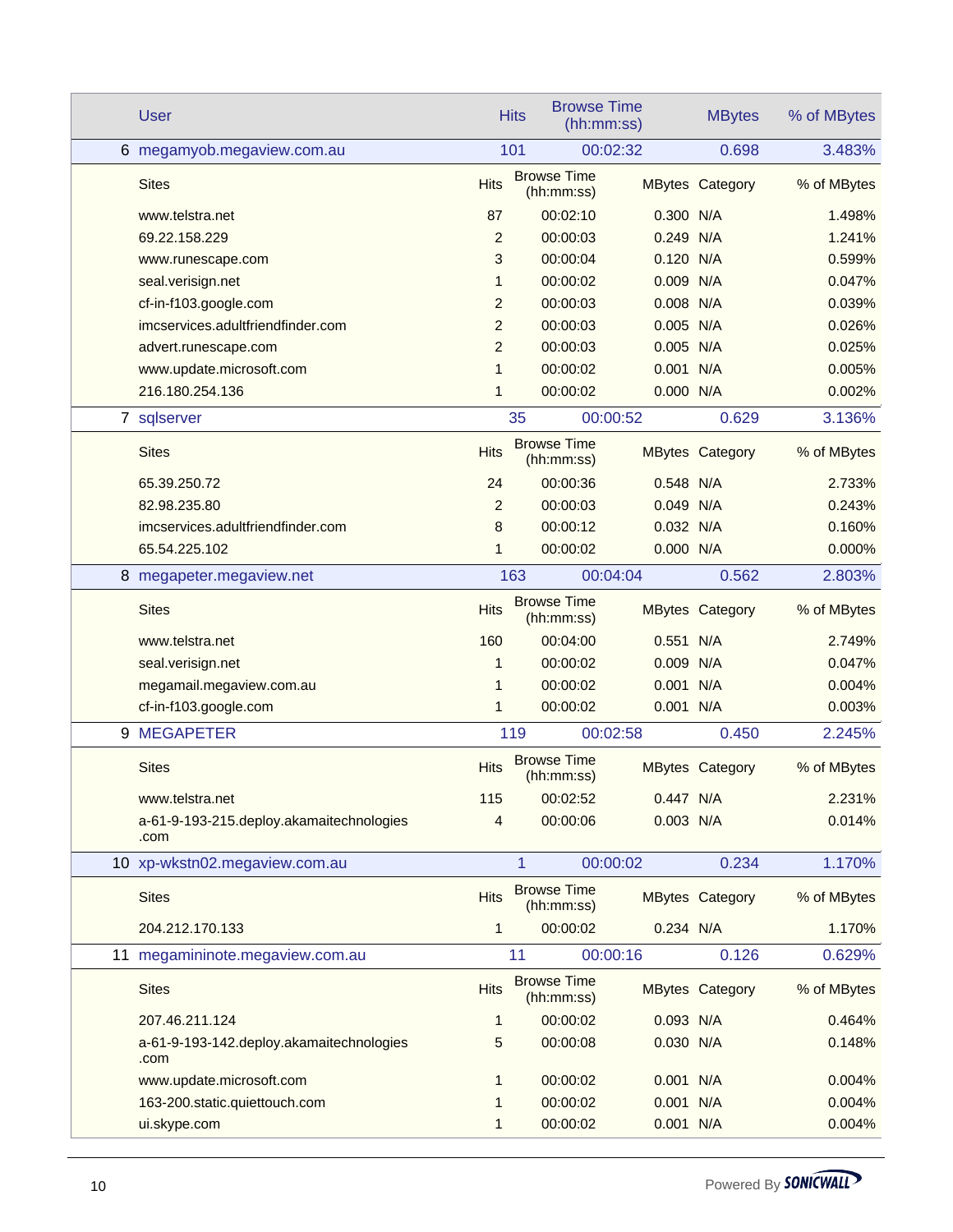|  | <b>User</b>                                      |                | <b>Hits</b> | <b>Browse Time</b>               | (hh:mm:ss)  | <b>MBytes</b>          | % of MBytes |
|--|--------------------------------------------------|----------------|-------------|----------------------------------|-------------|------------------------|-------------|
|  | <b>Sites</b>                                     | <b>Hits</b>    |             | <b>Browse Time</b><br>(hh:mm:ss) |             | <b>MBytes Category</b> | % of MBytes |
|  | 74-128-24-9.dhcp.insightbb.com                   | 1              |             | 00:00:02                         | $0.001$ N/A |                        | 0.003%      |
|  | 74.128.24.9                                      | 1              |             | 00:00:02                         | 0.000 N/A   |                        | 0.002%      |
|  | 12 65.206.18.2                                   |                | 26          |                                  | 00:00:39    | 0.121                  | 0.601%      |
|  | <b>Sites</b>                                     | <b>Hits</b>    |             | <b>Browse Time</b><br>(hh:mm:ss) |             | <b>MBytes Category</b> | % of MBytes |
|  | megamail.megaview.com.au                         | 18             |             | 00:00:27                         | $0.088$ N/A |                        | 0.438%      |
|  | <b>MEGAMAIL</b>                                  | 8              |             | 00:00:12                         | 0.033 N/A   |                        | 0.163%      |
|  | 13 192.168.111.41                                |                |             | 5                                | 00:00:08    | 0.083                  | 0.413%      |
|  | <b>Sites</b>                                     | <b>Hits</b>    |             | <b>Browse Time</b><br>(hh:mm:ss) |             | <b>MBytes Category</b> | % of MBytes |
|  | 65.39.250.72                                     | 1              |             | 00:00:02                         | 0.071 N/A   |                        | 0.353%      |
|  | imcservices.adultfriendfinder.com                | 2              |             | 00:00:03                         | 0.006 N/A   |                        | 0.031%      |
|  | advert.runescape.com                             | $\overline{2}$ |             | 00:00:03                         | 0.006 N/A   |                        | 0.028%      |
|  | 14 192.168.111.46                                |                | 10          |                                  | 00:00:15    | 0.083                  | 0.412%      |
|  | <b>Sites</b>                                     | <b>Hits</b>    |             | <b>Browse Time</b><br>(hh:mm:ss) |             | <b>MBytes Category</b> | % of MBytes |
|  | a-61-9-209-158.deploy.akamaitechnologies<br>.com | 9              |             | 00:00:14                         | 0.082 N/A   |                        | 0.410%      |
|  | a-61-9-209-166.deploy.akamaitechnologies<br>.com | 1              |             | 00:00:02                         | 0.000 N/A   |                        | 0.002%      |
|  | 15 meganote1.megaview.com.au                     |                | 39          |                                  | 00:00:58    | 0.082                  | 0.408%      |
|  | <b>Sites</b>                                     | <b>Hits</b>    |             | <b>Browse Time</b><br>(hh:mm:ss) |             | <b>MBytes Category</b> | % of MBytes |
|  | news.ninemsn.com.au                              | 9              |             | 00:00:14                         | $0.035$ N/A |                        | 0.172%      |
|  | a-61-9-193-143.deploy.akamaitechnologies<br>.com | 1              |             | 00:00:02                         | 0.023 N/A   |                        | 0.113%      |
|  | g.msn.com                                        | 11             |             | 00:00:16                         | 0.011       | N/A                    | 0.055%      |
|  | 202.58.56.79                                     | 2              |             | 00:00:03                         | 0.006 N/A   |                        | 0.029%      |
|  | a-61-9-209-150.deploy.akamaitechnologies<br>.com | 6              |             | 00:00:09                         | 0.006 N/A   |                        | 0.029%      |
|  | 163-158.static.quiettouch.com                    | 1              |             | 00:00:02                         | 0.001 N/A   |                        | 0.004%      |
|  | g.ceipmsn.com                                    | 1              |             | 00:00:02                         | 0.001 N/A   |                        | 0.003%      |
|  | 207.46.254.94                                    | 6              |             | 00:00:09                         | 0.001 N/A   |                        | 0.003%      |
|  | 65.54.225.101                                    | 1              |             | 00:00:02                         | 0.000 N/A   |                        | 0.000%      |
|  | 65.55.194.60                                     | 1              |             | 00:00:02                         | 0.000 N/A   |                        | 0.000%      |
|  | 16 MEGANOTE1                                     |                | 40          |                                  | 00:01:00    | 0.046                  | 0.230%      |
|  | <b>Sites</b>                                     | <b>Hits</b>    |             | <b>Browse Time</b><br>(hh:mm:ss) |             | <b>MBytes Category</b> | % of MBytes |
|  | news.ninemsn.com.au                              | 9              |             | 00:00:14                         | 0.035 N/A   |                        | 0.175%      |
|  | g.msn.com                                        | 9              |             | 00:00:14                         | 0.009 N/A   |                        | 0.045%      |
|  | 207.46.254.94                                    | 22             |             | 00:00:33                         | 0.002 N/A   |                        | 0.010%      |
|  | 17 68.175.72.36                                  |                |             | $\overline{7}$                   | 00:00:10    | 0.043                  | 0.217%      |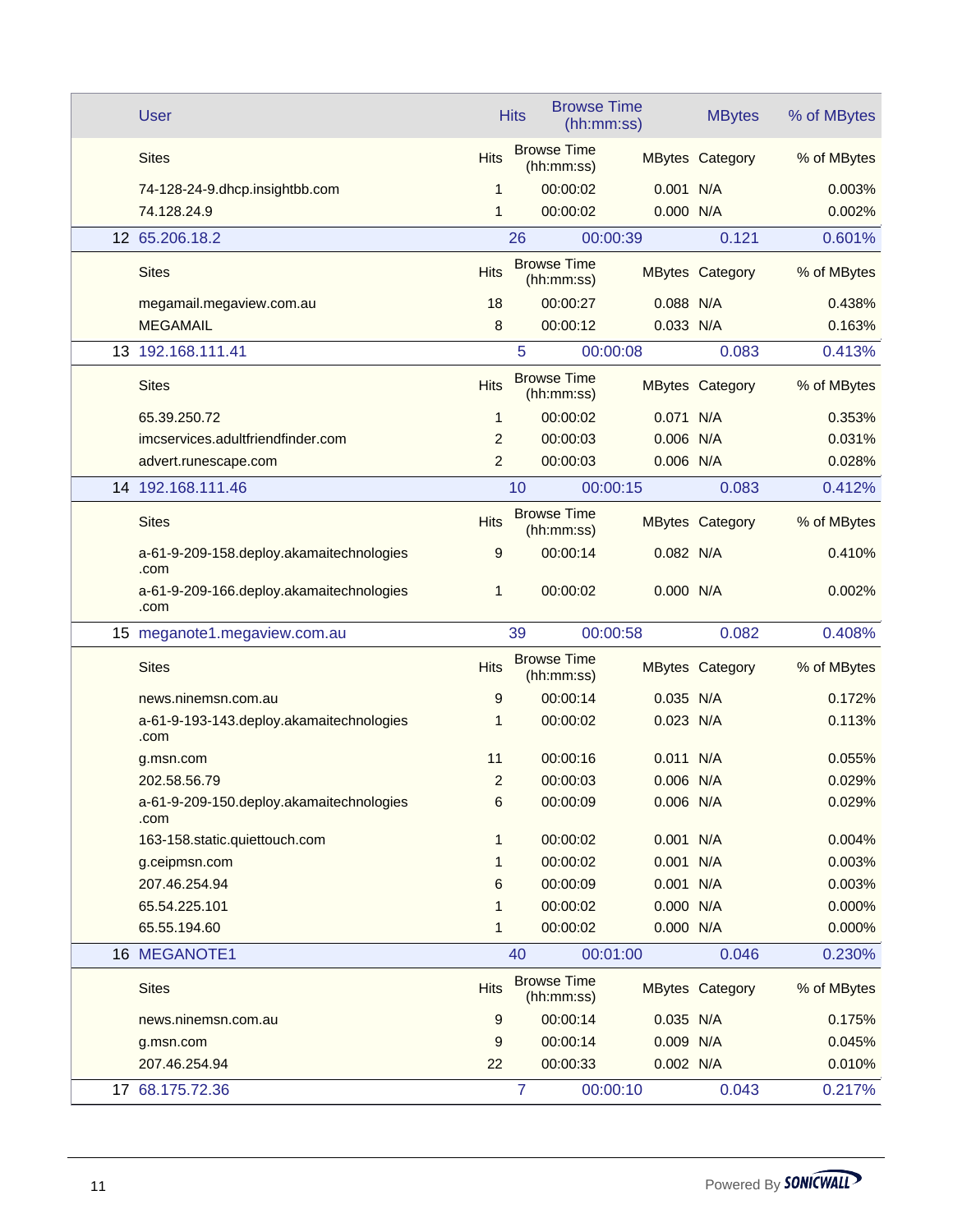|    | <b>User</b>              |             | <b>Browse Time</b><br><b>Hits</b> | (hh:mm:ss)  | <b>MBytes</b>          | % of MBytes |
|----|--------------------------|-------------|-----------------------------------|-------------|------------------------|-------------|
|    | <b>Sites</b>             | <b>Hits</b> | <b>Browse Time</b><br>(hh:mm:ss)  |             | <b>MBytes Category</b> | % of MBytes |
|    | megamail.megaview.com.au | 4           | 00:00:06                          | $0.024$ N/A |                        | 0.121%      |
|    | <b>MEGAMAIL</b>          | 3           | 00:00:04                          | 0.019 N/A   |                        | 0.096%      |
|    | 18 192.168.111.40        |             | 10                                | 00:00:15    | 0.034                  | 0.170%      |
|    | <b>Sites</b>             | <b>Hits</b> | <b>Browse Time</b><br>(hh:mm:ss)  |             | <b>MBytes Category</b> | % of MBytes |
|    | www.telstra.net          | 8           | 00:00:12                          | 0.021       | N/A                    | 0.105%      |
|    | seal.verisign.net        | 1           | 00:00:02                          | 0.009       | N/A                    | 0.047%      |
|    | www.google.com.au        | 1           | 00:00:02                          | $0.004$ N/A |                        | 0.018%      |
| 19 | 65.198.126.2             |             | 16                                | 00:00:24    | 0.034                  | 0.170%      |
|    | <b>Sites</b>             | <b>Hits</b> | <b>Browse Time</b><br>(hh:mm:ss)  |             | <b>MBytes Category</b> | % of MBytes |
|    | megamail.megaview.com.au | 12          | 00:00:18                          | 0.028 N/A   |                        | 0.140%      |
|    | <b>MEGAMAIL</b>          | 4           | 00:00:06                          | $0.006$ N/A |                        | 0.030%      |
|    |                          |             |                                   | 00:00:12    | 0.021                  |             |
|    | 20 aclusec1.aclu.org     |             | 8                                 |             |                        | 0.102%      |
|    | <b>Sites</b>             | <b>Hits</b> | <b>Browse Time</b><br>(hh:mm:ss)  |             | <b>MBytes Category</b> | % of MBytes |
|    | <b>MEGAMAIL</b>          | 3           | 00:00:04                          | $0.012$ N/A |                        | 0.060%      |
|    | megamail.megaview.com.au | 5           | 00:00:08                          | $0.008$ N/A |                        | 0.042%      |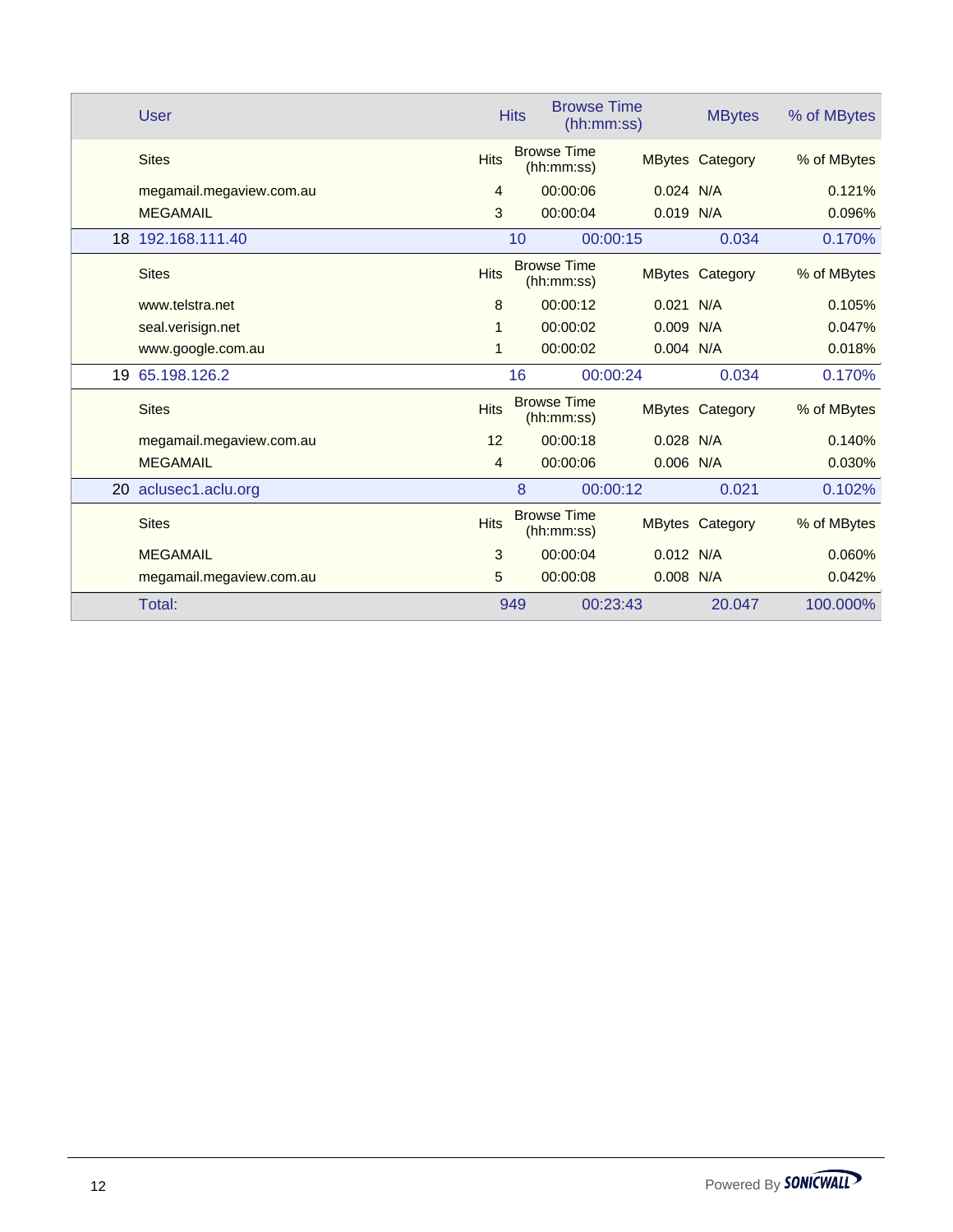# **Summary of Web Usage by Category for 2008-1-15**



**Top Web Site Categories** 

| Category                                         | <b>Hits</b> |                | <b>MBytes</b> | % of MBytes |
|--------------------------------------------------|-------------|----------------|---------------|-------------|
| 1 N/A                                            | 1041        |                | 20.119        | 100.000%    |
| <b>Site</b>                                      | User        | <b>Hits</b>    | <b>MBytes</b> | % of MBytes |
| xp-wkstn02.megaview.com.au                       |             | 37             | 4.048         | 20.599%     |
| XP-WKSTN02                                       |             | 35             | 2.404         | 12.234%     |
| single27.brinkster.com                           |             | 40             | 2.382         | 12.122%     |
| ozcarsightings.com                               |             | 36             | 1.984         | 10.095%     |
| 65.39.250.72                                     |             | 41             | 1.678         | 8.538%      |
| 218.136.106.17                                   |             | 1              | 1.463         | 7.448%      |
| AT-8R78L1S.rtds.aussiehq.net.au                  |             | 43             | 1.404         | 7.147%      |
| www.telstra.net                                  |             | 370            | 1.320         | 6.717%      |
| www.scientific-devices.com.au                    |             | 44             | 0.860         | 4.378%      |
| rdr.zazzle.com                                   |             | 21             | 0.474         | 2.413%      |
| http.ilisys.com.au                               |             | 25             | 0.305         | 1.553%      |
| 69.22.158.229                                    |             | $\overline{2}$ | 0.249         | 1.267%      |
| 204.212.170.133                                  |             | $\overline{a}$ | 0.242         | 1.230%      |
| www.zazzle.com                                   |             | 28             | 0.204         | 1.036%      |
| megamail.megaview.com.au                         |             | 52             | 0.167         | 0.851%      |
| www.runescape.com                                |             | 3              | 0.120         | 0.611%      |
| rlv.zazzle.com                                   |             | 4              | 0.097         | 0.492%      |
| 207.46.211.124                                   |             | $\mathbf{1}$   | 0.093         | 0.473%      |
| a-61-9-209-158.deploy.akamaitechnologies<br>.com |             | 9              | 0.082         | 0.418%      |
| <b>MEGAMAIL</b>                                  |             | 19             | 0.074         | 0.378%      |
| Total:                                           | 1041        |                | 20.119        | 100.000%    |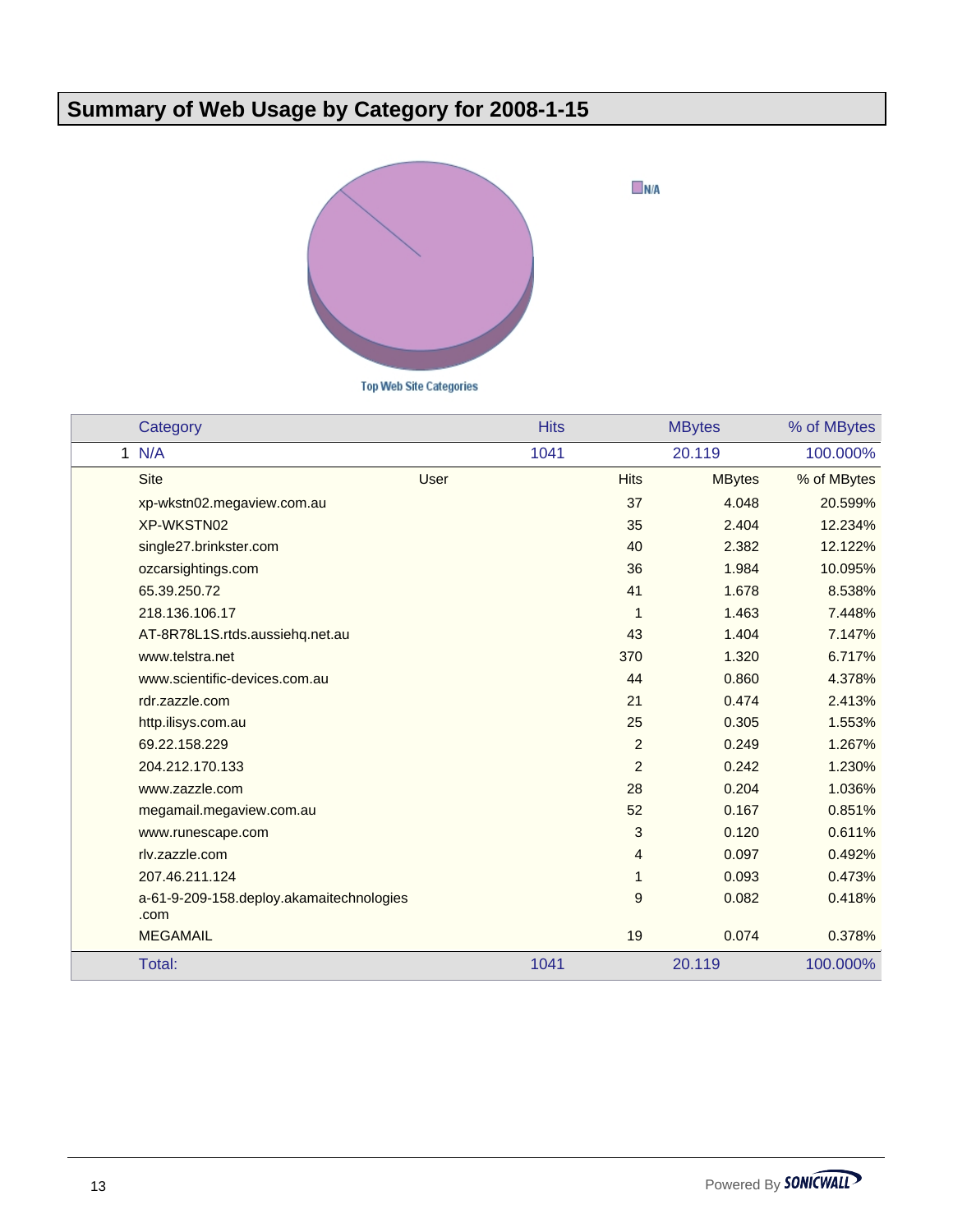# **Top Visited Web Sites By Site for 2008-1-15**

| <b>Sites</b>                       | <b>Hits</b> |                |           | <b>MBytes Category</b> | % of MBytes |
|------------------------------------|-------------|----------------|-----------|------------------------|-------------|
| 1 xp-wkstn02.megaview.com.au       | 37          |                | 4.048 N/A |                        | 20.599%     |
| <b>User</b>                        |             | <b>Hits</b>    |           | <b>MBytes</b>          | % of MBytes |
| ppp113-164.static.internode.on.net |             | 33             |           | 4.039                  | 20.553%     |
| 85.233.50.114                      |             | $\overline{c}$ |           | 0.007                  | 0.036%      |
| 211.220.191.192                    |             | 1              |           | 0.001                  | 0.005%      |
| 216.209.118.2                      |             | 1              |           | 0.001                  | 0.005%      |
| 2 XP-WKSTN02                       | 35          |                | 2.404 N/A |                        | 12.234%     |
| <b>User</b>                        |             | <b>Hits</b>    |           | <b>MBytes</b>          | % of MBytes |
| webmail.fehlberg.com.au            |             | 34             |           | 2.403                  | 12.229%     |
| 61-221-250-18.HINET-IP.hinet.net   |             | 1              |           | 0.001                  | 0.005%      |
| 3 single27.brinkster.com           | 40          |                | 2.382 N/A |                        | 12.122%     |
| <b>User</b>                        |             | <b>Hits</b>    |           | <b>MBytes</b>          | % of MBytes |
| XP-WKSTN02                         |             | 40             |           | 2.382                  | 12.122%     |
| 4 ozcarsightings.com               | 36          |                | 1.984 N/A |                        | 10.095%     |
| <b>User</b>                        |             | <b>Hits</b>    |           | <b>MBytes</b>          | % of MBytes |
| XP-WKSTN02                         |             | 36             |           | 1.984                  | 10.095%     |
| 5 65.39.250.72                     | 41          |                | 1.678 N/A |                        | 8.538%      |
| <b>User</b>                        |             | <b>Hits</b>    |           | <b>MBytes</b>          | % of MBytes |
| acer-fd6b6b72e3                    |             | 16             |           | 1.059                  | 5.390%      |
| sqlserver                          |             | 24             |           | 0.548                  | 2.788%      |
| 192.168.111.41                     |             | 1              |           | 0.071                  | 0.360%      |
| 6 218.136.106.17                   | 1           |                | 1.463 N/A |                        | 7.448%      |
| User                               |             | <b>Hits</b>    |           | <b>MBytes</b>          | % of MBytes |
| 192.168.111.47                     |             | 1              |           | 1.463                  | 7.448%      |
| 7 AT-8R78L1S.rtds.aussiehq.net.au  | 43          |                | 1.404 N/A |                        | 7.147%      |
| User                               |             | <b>Hits</b>    |           | <b>MBytes</b>          | % of MBytes |
| XP-WKSTN02                         |             | 43             |           | 1.404                  | 7.147%      |
| 8 www.telstra.net                  | 370         |                | 1.320 N/A |                        | 6.717%      |
| User                               |             | <b>Hits</b>    |           | <b>MBytes</b>          | % of MBytes |
| megapeter.megaview.net             |             | 160            |           | 0.551                  | 2.805%      |
| <b>MEGAPETER</b>                   |             | 115            |           | 0.447                  | 2.276%      |
| megamyob.megaview.com.au           |             | 87             |           | 0.300                  | 1.529%      |
| 192.168.111.40                     |             | 8              |           | 0.021                  | 0.107%      |
| 9 www.scientific-devices.com.au    | 44          |                | 0.860 N/A |                        | 4.378%      |
| User                               |             | <b>Hits</b>    |           | <b>MBytes</b>          | % of MBytes |
| XP-WKSTN02                         |             | 44             |           | 0.860                  | 4.378%      |
| 10 rdr.zazzle.com                  | 21          |                | 0.474 N/A |                        | 2.413%      |
| User                               |             | <b>Hits</b>    |           | <b>MBytes</b>          | % of MBytes |
| XP-WKSTN02                         |             | 21             |           | 0.474                  | 2.413%      |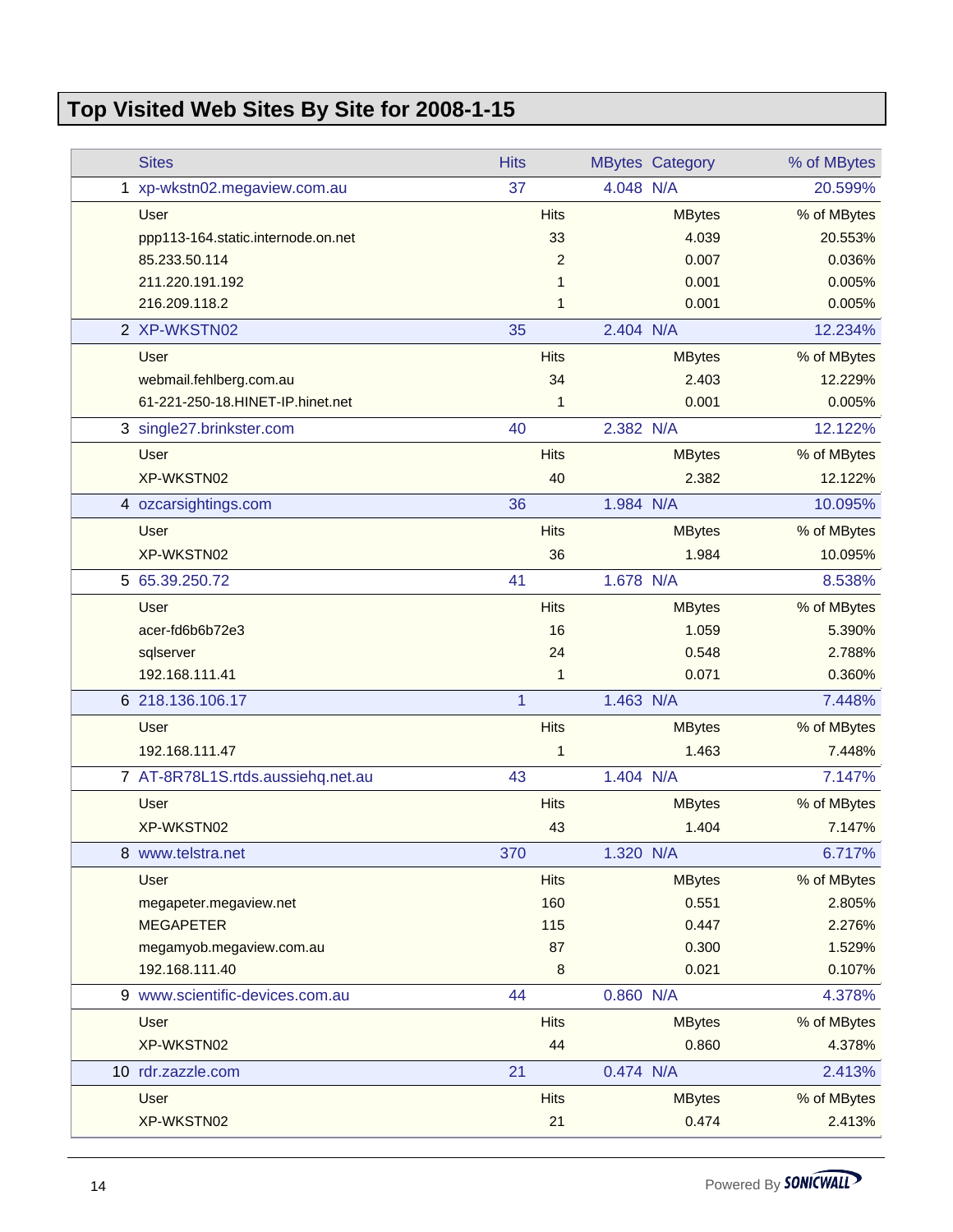|    | <b>Sites</b>                                        | <b>Hits</b>    |                |           | <b>MBytes Category</b> | % of MBytes |
|----|-----------------------------------------------------|----------------|----------------|-----------|------------------------|-------------|
| 11 | http.ilisys.com.au                                  | 25             |                | 0.305 N/A |                        | 1.553%      |
|    | User                                                |                | <b>Hits</b>    |           | <b>MBytes</b>          | % of MBytes |
|    | XP-WKSTN02                                          |                | 25             |           | 0.305                  | 1.553%      |
|    | 12 69.22.158.229                                    | $\overline{2}$ |                | 0.249 N/A |                        | 1.267%      |
|    | <b>User</b>                                         |                | <b>Hits</b>    |           | <b>MBytes</b>          | % of MBytes |
|    | megamyob.megaview.com.au                            |                | $\overline{c}$ |           | 0.249                  | 1.267%      |
|    | 13 204.212.170.133                                  | $\overline{2}$ |                | 0.242 N/A |                        | 1.230%      |
|    | User                                                |                | <b>Hits</b>    |           | <b>MBytes</b>          | % of MBytes |
|    | xp-wkstn02.megaview.com.au                          |                | 1              |           | 0.234                  | 1.193%      |
|    | 192.168.111.51                                      |                | 1              |           | 0.007                  | 0.037%      |
|    | 14 www.zazzle.com                                   | 28             |                | 0.204 N/A |                        | 1.036%      |
|    | User                                                |                | <b>Hits</b>    |           | <b>MBytes</b>          | % of MBytes |
|    | XP-WKSTN02                                          |                | 28             |           | 0.204                  | 1.036%      |
|    | 15 megamail.megaview.com.au                         | 52             |                | 0.167 N/A |                        | 0.851%      |
|    | User                                                |                | <b>Hits</b>    |           | <b>MBytes</b>          | % of MBytes |
|    | 65.206.18.2                                         |                | 18             |           | 0.088                  | 0.447%      |
|    | 65.198.126.2                                        |                | 12             |           | 0.028                  | 0.143%      |
|    | 68.175.72.36                                        |                | 4              |           | 0.024                  | 0.123%      |
|    | 12.42.243.10                                        |                | 10             |           | 0.016                  | 0.083%      |
|    | aclusec1.aclu.org                                   |                | 5              |           | 0.008                  | 0.043%      |
|    | 66.249.73.57                                        |                | $\overline{c}$ |           | 0.002                  | 0.008%      |
|    | megapeter.megaview.net                              |                | 1              |           | 0.001                  | 0.004%      |
|    | 16 www.runescape.com                                | 3              |                | 0.120 N/A |                        | 0.611%      |
|    | <b>User</b>                                         |                | <b>Hits</b>    |           | <b>MBytes</b>          | % of MBytes |
|    | megamyob.megaview.com.au                            |                | 3              |           | 0.120                  | 0.611%      |
|    | 17 rlv.zazzle.com                                   | $\overline{4}$ |                | 0.097 N/A |                        | 0.492%      |
|    | User                                                |                | <b>Hits</b>    |           | <b>MBytes</b>          | % of MBytes |
|    | XP-WKSTN02                                          |                | 4              |           | 0.097                  | 0.492%      |
|    | 18 207.46.211.124                                   | 1              |                | 0.093 N/A |                        | 0.473%      |
|    | User                                                |                | <b>Hits</b>    |           | <b>MBytes</b>          | % of MBytes |
|    | megamininote.megaview.com.au                        |                | 1              |           | 0.093                  | 0.473%      |
|    | 19 a-61-9-209-158.deplo<br>y.akamaitechnologies.com | 9              |                | 0.082 N/A |                        | 0.418%      |
|    | User                                                |                | <b>Hits</b>    |           | <b>MBytes</b>          | % of MBytes |
|    | 192.168.111.46                                      |                | 9              |           | 0.082                  | 0.418%      |
|    | 20 MEGAMAIL                                         | 19             |                | 0.074 N/A |                        | 0.378%      |
|    | User                                                |                | <b>Hits</b>    |           | <b>MBytes</b>          | % of MBytes |
|    | 65.206.18.2                                         |                | 8              |           | 0.033                  | 0.166%      |
|    | 68.175.72.36                                        |                | 3              |           | 0.019                  | 0.098%      |
|    | aclusec1.aclu.org                                   |                | 3              |           | 0.012                  | 0.062%      |
|    | 65.198.126.2                                        |                | 4              |           | 0.006                  | 0.030%      |
|    | king126.MelbournelT.com.au                          |                | 1              |           | 0.004                  | 0.021%      |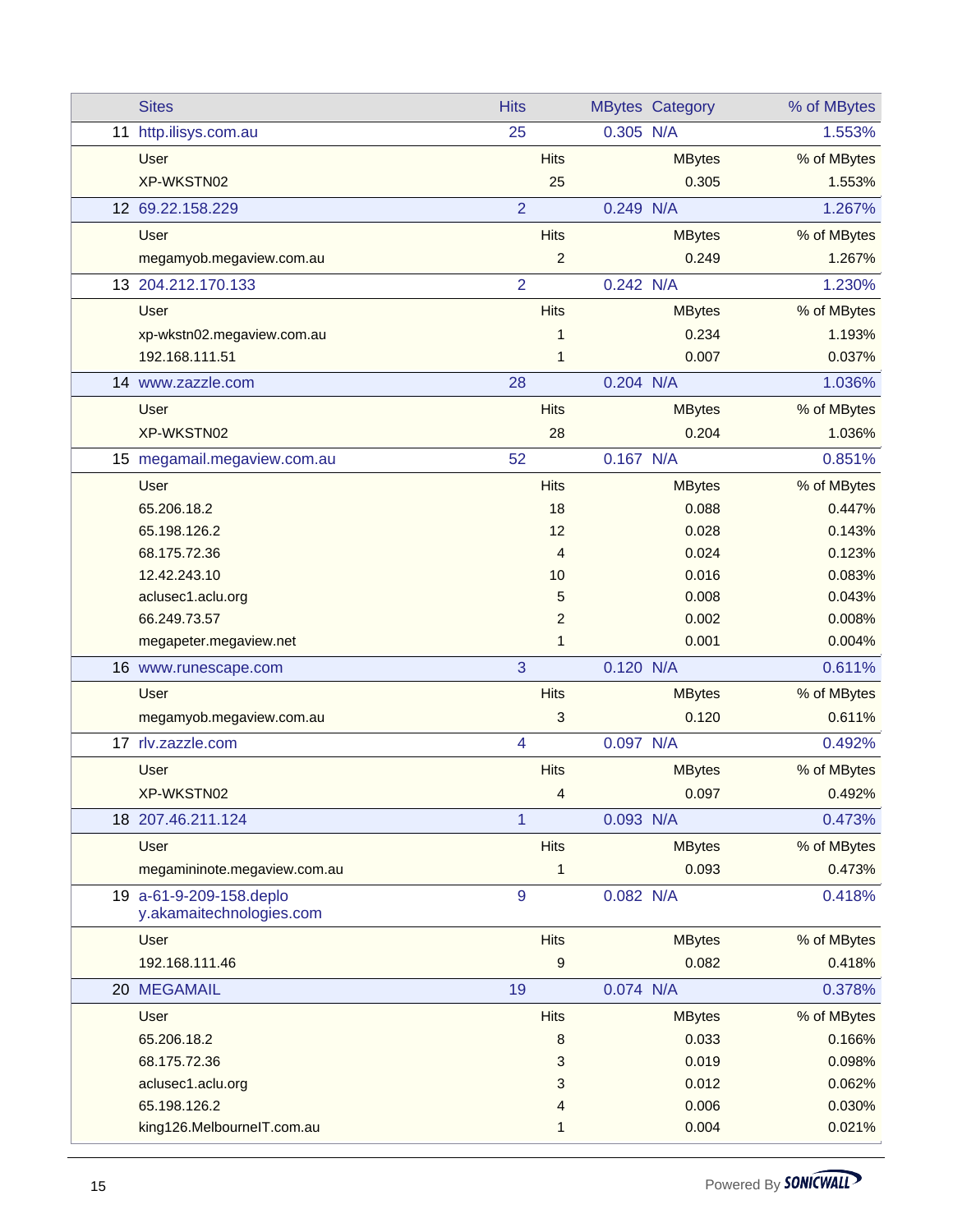| <b>Sites</b> | Hits | <b>MBytes Category</b> | % of MBytes |
|--------------|------|------------------------|-------------|
| Total:       | 813  | 19.649                 | 100.000%    |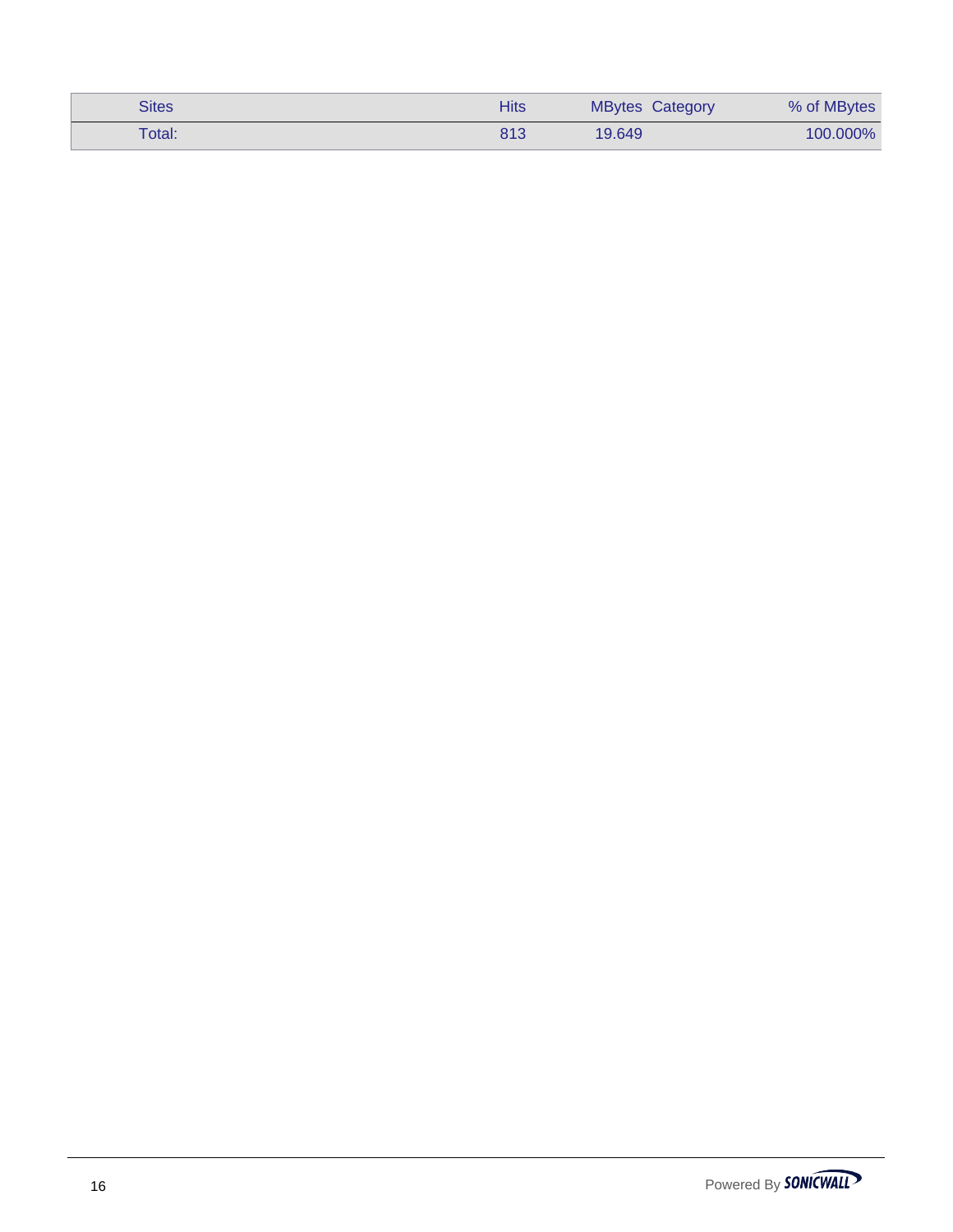# **Mail Usage for 2008-1-15**



| Hour             | Events | <b>MBytes</b> | % of MBytes |
|------------------|--------|---------------|-------------|
| $100:00 - 01:00$ | 72     | 0.098         | 0.420%      |
| $201:00 - 02:00$ | 85     | 0.229         | 0.985%      |
| $302:00 - 03:00$ | 81     | 0.296         | 1.272%      |
| 4 03:00 - 04:00  | 65     | 0.260         | 1.118%      |
| 5 04:00 - 05:00  | 48     | 0.278         | 1.194%      |
| $605:00 - 06:00$ | 61     | 0.273         | 1.173%      |
| 7 06:00 - 07:00  | 33     | 3.172         | 13.635%     |
| 8 07:00 - 08:00  | 147    | 0.527         | 2.267%      |
| $908:00 - 09:00$ | 127    | 3.076         | 13.224%     |
| 10 09:00 - 10:00 | 137    | 0.643         | 2.764%      |
| 11 10:00 - 11:00 | 169    | 5.489         | 23.600%     |
| 12 11:00 - 12:00 | 95     | 0.216         | 0.927%      |
| 13 12:00 - 13:00 | 183    | 0.314         | 1.349%      |
| 14 13:00 - 14:00 | 188    | 1.860         | 7.998%      |
| 15 14:00 - 15:00 | 203    | 3.318         | 14.265%     |
| 16 15:00 - 16:00 | 188    | 0.871         | 3.744%      |
| 17 16:00 - 17:00 | 189    | 0.460         | 1.976%      |
| 18 17:00 - 18:00 | 125    | 0.241         | 1.035%      |
| 19 18:00 - 19:00 | 138    | 0.152         | 0.652%      |
| 20 19:00 - 20:00 | 189    | 0.477         | 2.052%      |
| 21 20:00 - 21:00 | 92     | 0.328         | 1.409%      |
| 22 21:00 - 22:00 | 75     | 0.314         | 1.349%      |
| 23 22:00 - 23:00 | 80     | 0.205         | 0.881%      |
| 24 23:00 - 24:00 | 78     | 0.165         | 0.711%      |
| Total:           | 2848   | 23.260        | 100.000%    |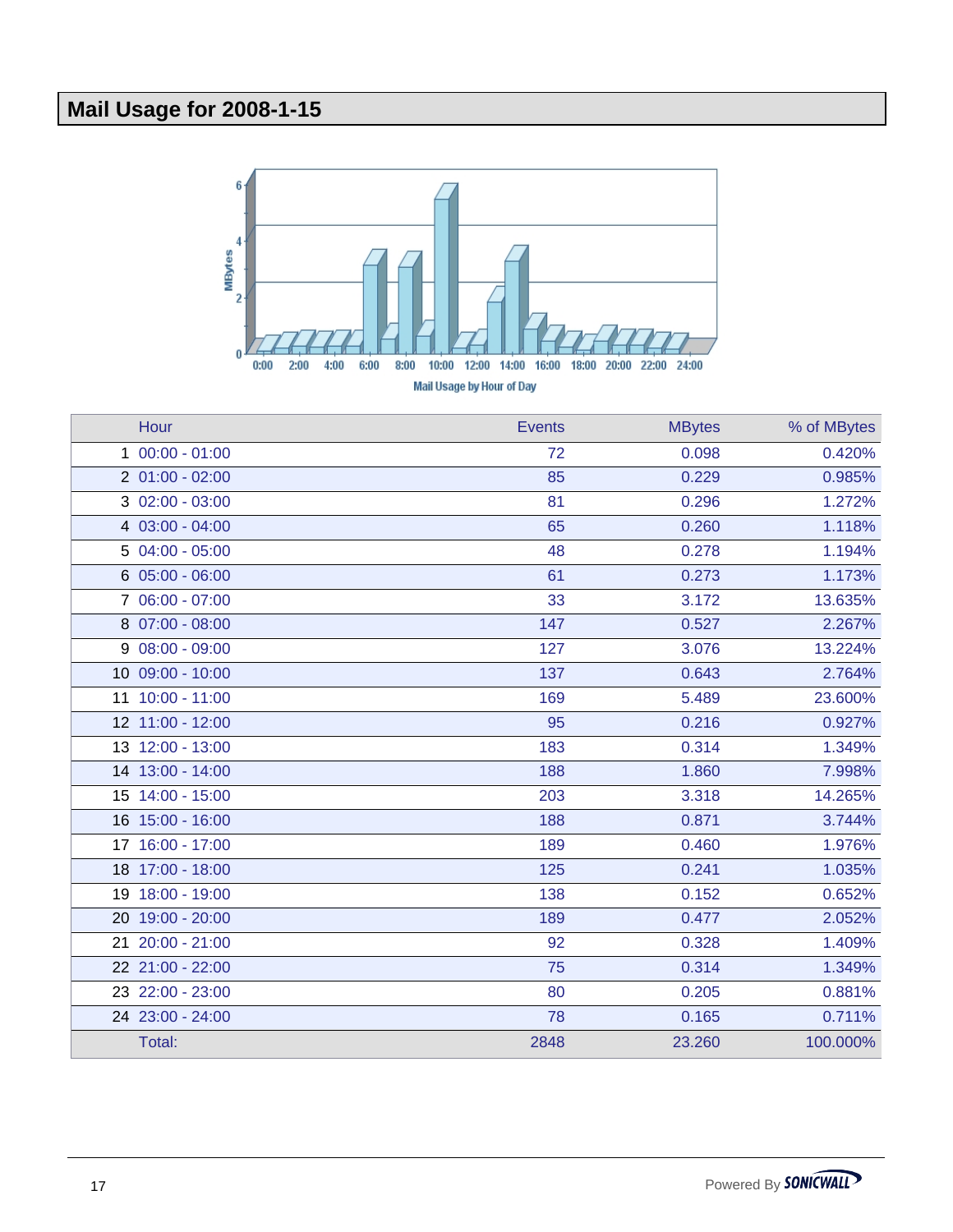## **Top Mail Users for 2008-1-15**



**Top Mail Users by Events** 

ds-203-23-120-9... c211-30-224-229... omta02sl.mx.big... 58.173.108.158 203.161.95.198 omta03ps.mx.big..  $216.9.247.133$ bda005.bis.ap.b... megamail.megavi..  $\blacksquare$ mx1.camstock.co.

u,

|    | <b>Users</b>                                       | <b>Events</b> | <b>MBytes</b> | % of MBytes |
|----|----------------------------------------------------|---------------|---------------|-------------|
|    | 1 ds-203-23-120-92.pip.com.au                      | 618           | 4.503         | 21.290%     |
|    | 2 c211-30-224-229.carl<br>nfd3.nsw.optusnet.com.au | 1597          | 4.214         | 19.922%     |
|    | 3 omta02sl.mx.bigpond.com                          | 3             | 2.904         | 13.730%     |
|    | 4 58.173.108.158                                   | 4             | 2.892         | 13.670%     |
|    | 5 203.161.95.198                                   |               | 2.237         | 10.578%     |
|    | 6 omta03ps.mx.bigpond.com                          |               | 1.608         | 7.602%      |
|    | 7 216.9.247.133                                    | 38            | 0.672         | 3.176%      |
|    | 8 bda005.bis.ap.blackberry.com                     | 39            | 0.518         | 2.447%      |
| 9  | megamail.megaview.com.au                           | 16            | 0.334         | 1.578%      |
|    | 10 mx1.camstock.com.au                             | 1             | 0.172         | 0.815%      |
| 11 | 208.82.4.181                                       |               | 0.155         | 0.734%      |
|    | 12 bne011m.server-web.com                          |               | 0.151         | 0.716%      |
|    | 13 CPE-124-183-176-222.<br>nsw.bigpond.net.au      | 11            | 0.148         | 0.699%      |
|    | 14 cheap.dealsdirect.net                           | 1             | 0.115         | 0.542%      |
|    | 15 gw.hcf.com.au                                   |               | 0.110         | 0.522%      |
|    | 16 69.67.60.71                                     |               | 0.107         | 0.505%      |
|    | 17 mh.marriott.m0.net                              |               | 0.082         | 0.390%      |
|    | 18 omta04ps.mx.bigpond.com                         |               | 0.082         | 0.387%      |
|    | 19 ipmail04.adl2.internode.on.net                  |               | 0.082         | 0.387%      |
|    | 20 mail16.syd.optusnet.com.au                      |               | 0.066         | 0.313%      |
|    | Total:                                             | 2338          | 21.153        | 100.000%    |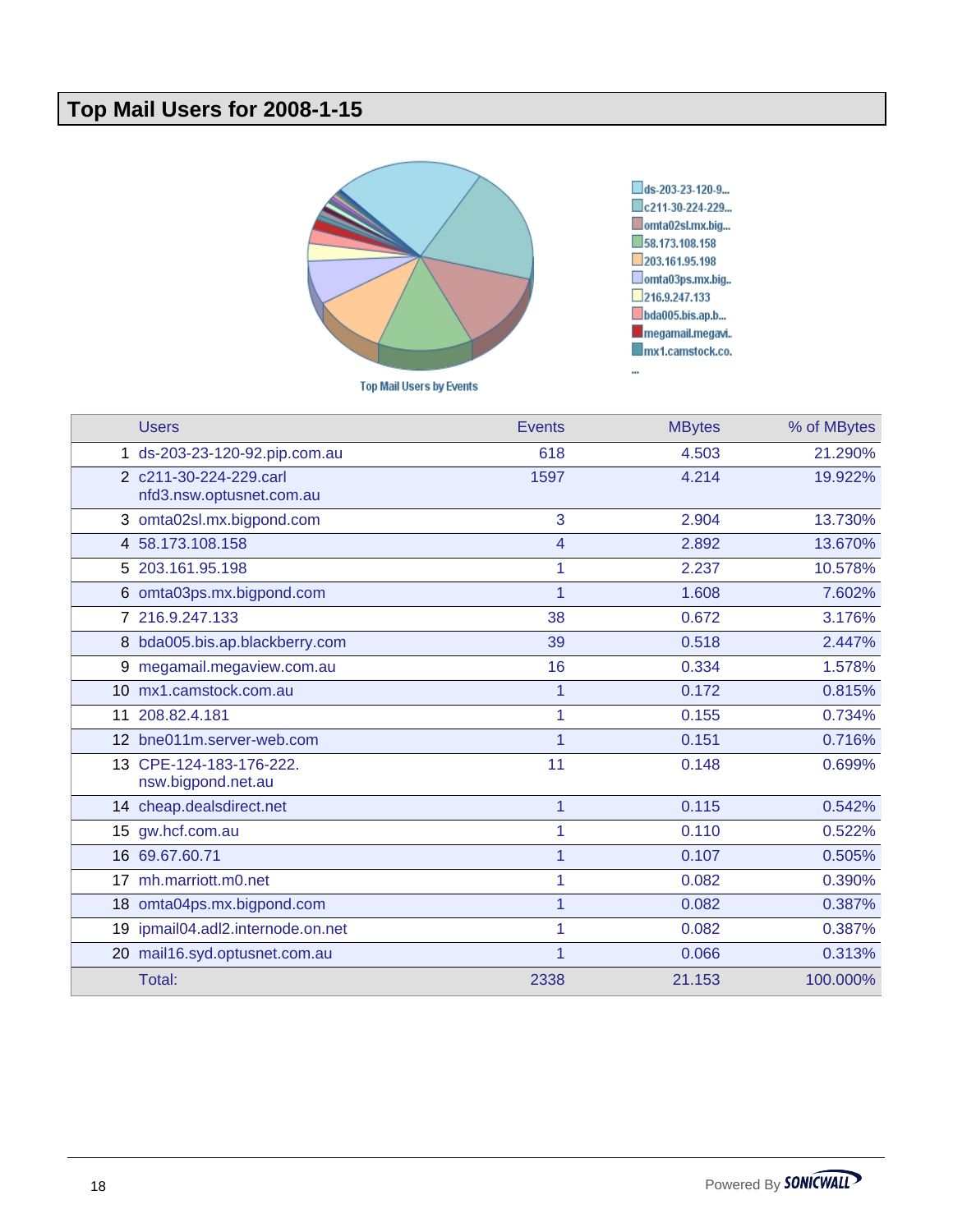# **Attack Summary for 2008-1-15**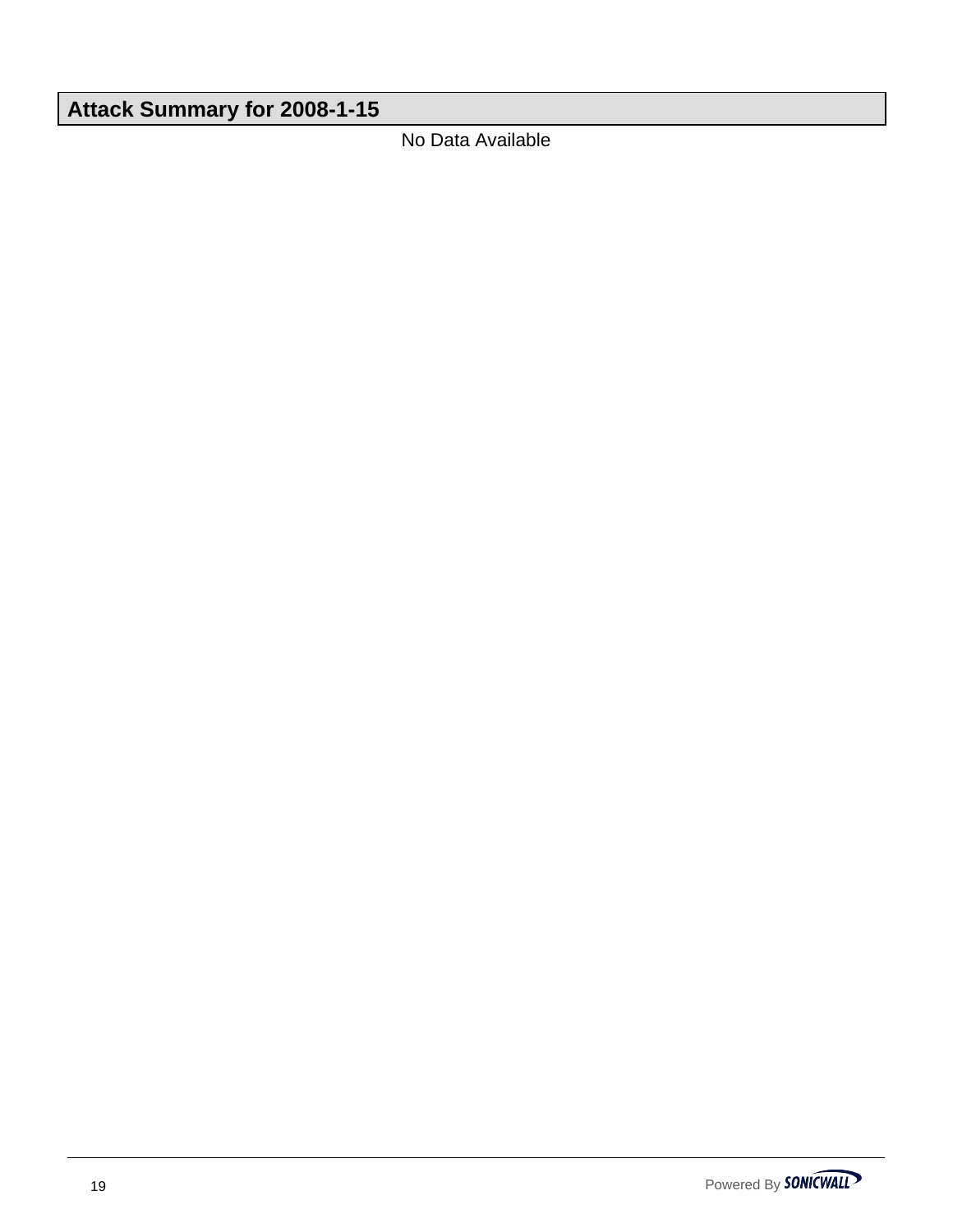# **Errors & Exceptions for 2008-1-15**



| Hour             | <b>Packets</b> | % of Errors |
|------------------|----------------|-------------|
| $100:00 - 01:00$ | 268            | 4.662%      |
| $201:00 - 02:00$ | 207            | 3.601%      |
| $302:00 - 03:00$ | 246            | 4.280%      |
| 4 03:00 - 04:00  | 267            | 4.645%      |
| $504:00 - 05:00$ | 290            | 5.045%      |
| $605:00 - 06:00$ | 212            | 3.688%      |
| 7 06:00 - 07:00  | 260            | 4.523%      |
| 8 07:00 - 08:00  | 296            | 5.150%      |
| $908:00 - 09:00$ | 298            | 5.184%      |
| 10 09:00 - 10:00 | 278            | 4.836%      |
| 11 10:00 - 11:00 | 266            | 4.628%      |
| 12 11:00 - 12:00 | 139            | 2.418%      |
| 13 12:00 - 13:00 | 245            | 4.262%      |
| 14 13:00 - 14:00 | 194            | 3.375%      |
| 15 14:00 - 15:00 | 234            | 4.071%      |
| 16 15:00 - 16:00 | 197            | 3.427%      |
| 17 16:00 - 17:00 | 231            | 4.019%      |
| 18 17:00 - 18:00 | 167            | 2.905%      |
| 19 18:00 - 19:00 | 262            | 4.558%      |
| 20 19:00 - 20:00 | 248            | 4.315%      |
| 21 20:00 - 21:00 | 206            | 3.584%      |
| 22 21:00 - 22:00 | 239            | 4.158%      |
| 23 22:00 - 23:00 | 338            | 5.880%      |
| 24 23:00 - 24:00 | 160            | 2.784%      |
| Total:           | 5748           | 100.000%    |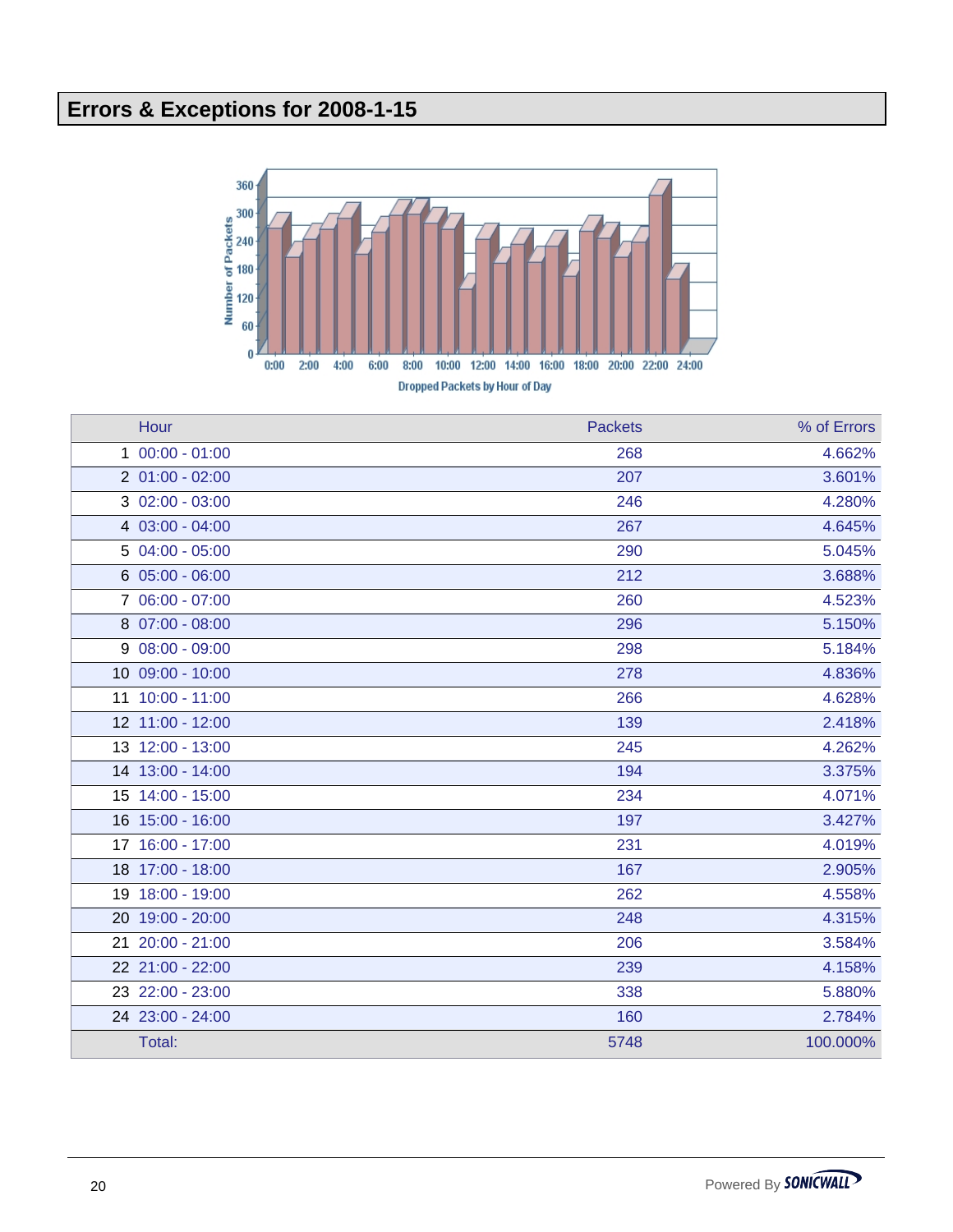# **Intrusion Summary for 2008-1-15**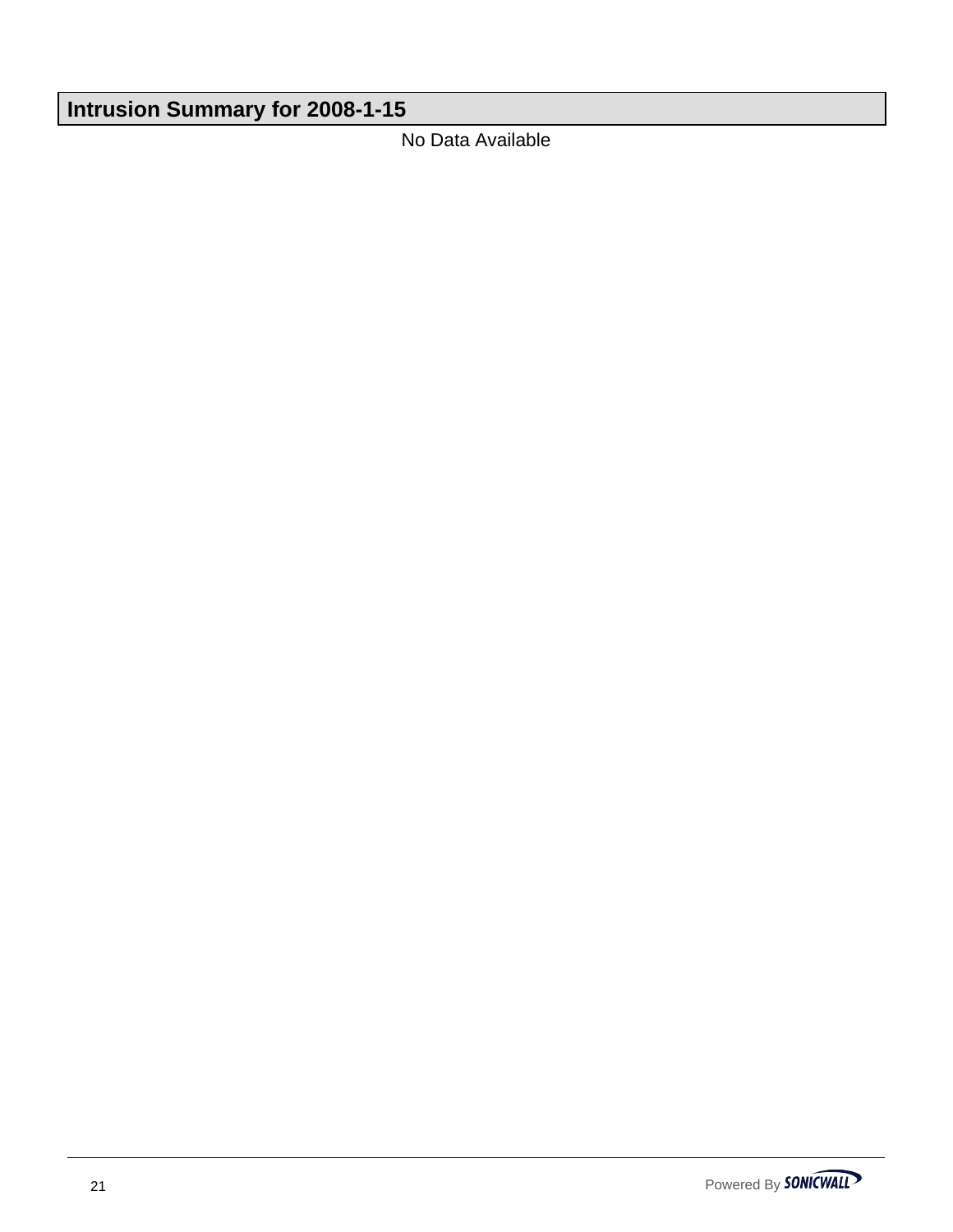# **VPN Usage Summary for 2008-1-15**



| Hour             | <b>Events</b> | <b>MBytes</b> | % of MBytes |
|------------------|---------------|---------------|-------------|
| $100:00 - 01:00$ | 16            | 0.009         | 0.013%      |
| $201:00 - 02:00$ | 12            | 0.007         | 0.009%      |
| $302:00 - 03:00$ | 15            | 0.009         | 0.013%      |
| 4 03:00 - 04:00  | 16            | 0.009         | 0.013%      |
| 5 04:00 - 05:00  | 27            | 0.112         | 0.160%      |
| $605:00 - 06:00$ | 10            | 0.007         | 0.009%      |
| 7 06:00 - 07:00  | 15            | 0.009         | 0.013%      |
| 8 07:00 - 08:00  | 15            | 0.009         | 0.013%      |
| $908:00 - 09:00$ | 11            | 0.007         | 0.009%      |
| 10 09:00 - 10:00 | 28            | 0.110         | 0.157%      |
| 11 10:00 - 11:00 | 35            | 0.493         | 0.703%      |
| 12 11:00 - 12:00 | 22            | 1.245         | 1.777%      |
| 13 12:00 - 13:00 | 206           | 34.995        | 49.950%     |
| 14 13:00 - 14:00 | 359           | 29.009        | 41.405%     |
| 15 14:00 - 15:00 | 192           | 1.218         | 1.738%      |
| 16 15:00 - 16:00 | 196           | 1.214         | 1.733%      |
| 17 16:00 - 17:00 | 85            | 0.121         | 0.173%      |
| 18 17:00 - 18:00 | 105           | 0.152         | 0.217%      |
| 19 18:00 - 19:00 | 193           | 0.434         | 0.620%      |
| 20 19:00 - 20:00 | 82            | 0.112         | 0.160%      |
| 21 20:00 - 21:00 | 117           | 0.249         | 0.356%      |
| 22 21:00 - 22:00 | 85            | 0.158         | 0.225%      |
| 23 22:00 - 23:00 | 112           | 0.209         | 0.298%      |
| 24 23:00 - 24:00 | 87            | 0.165         | 0.236%      |
| Total:           | 2041          | 70.060        | 100.000%    |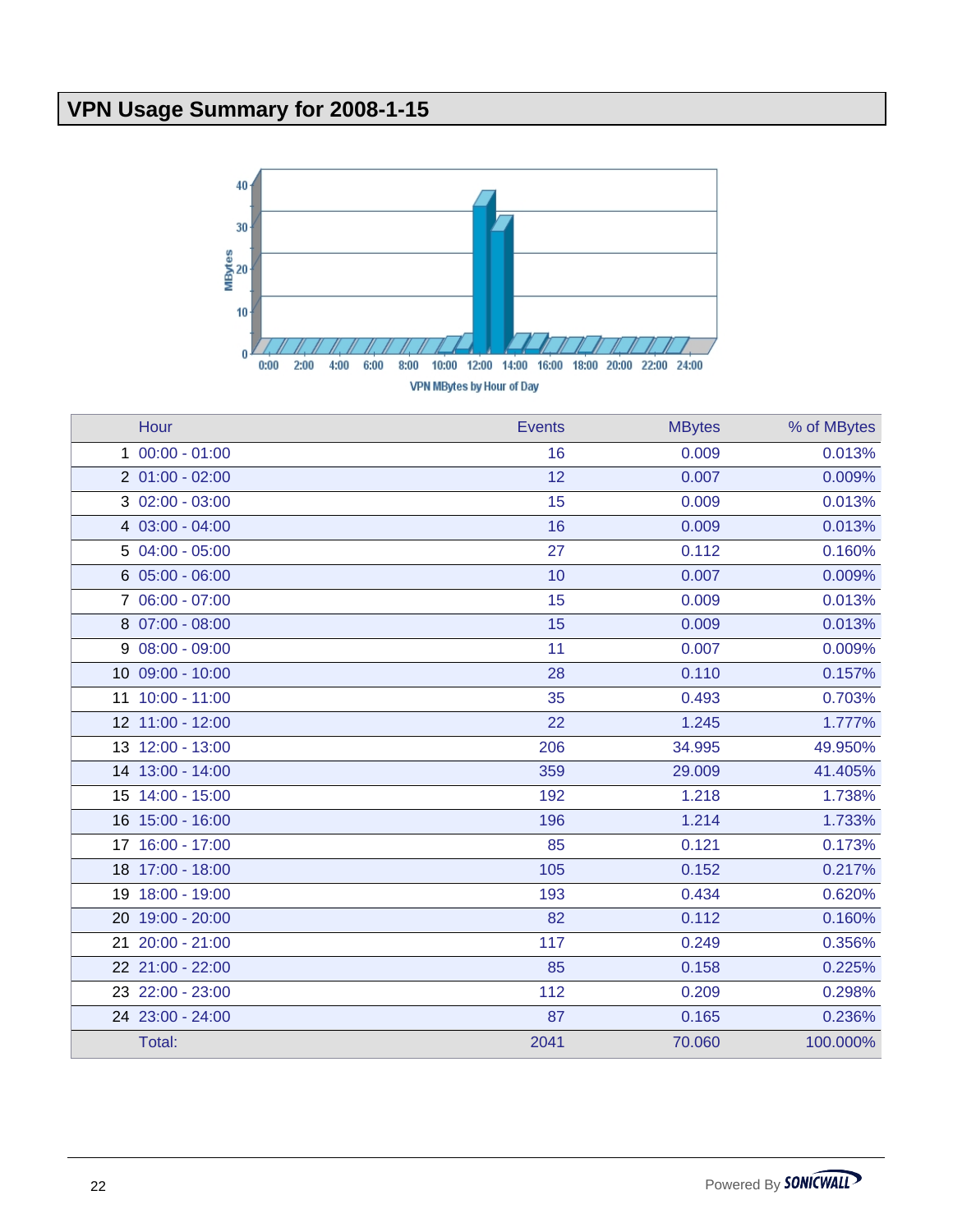## **Top Users of VPN for 2008-1-15**



| <b>Users</b>                  | <b>Connections</b> | <b>MBytes</b> | % of MBytes |
|-------------------------------|--------------------|---------------|-------------|
| 1 10.16.183.16                | 66                 | 19.395        | 27.683%     |
| 2 FEHLSYD6                    | 116                | 12.402        | 17.702%     |
| 3 10.16.183.1                 | 175                | 11.815        | 16.863%     |
| 4 10.16.183.14                | 36                 | 8.462         | 12.078%     |
| 5 FEHL-PDC                    | 542                | 6.170         | 8.807%      |
| 6 FEHLSYD2                    | 257                | 4.738         | 6.763%      |
| 7 FEHLSYD7                    | 339                | 4.617         | 6.589%      |
| 8 fehlsyd7.fehlberg.com.au    | 222                | 1.183         | 1.688%      |
| 9 megamail.megaview.com.au    | 149                | 0.545         | 0.777%      |
| 10 xp-wkstn02.megaview.com.au | 30                 | 0.433         | 0.618%      |
| 11 MEGAMAIL                   | 30                 | 0.121         | 0.173%      |
| 12 XP-WKSTN02                 | $\overline{2}$     | 0.117         | 0.167%      |
| 13 10.16.183.5                | 29                 | 0.034         | 0.048%      |
| 14 192.168.111.53             | $\overline{2}$     | 0.010         | 0.015%      |
| 15 192.168.111.51             | 20                 | 0.009         | 0.013%      |
| 16 192.168.111.50             | $\overline{2}$     | 0.006         | 0.009%      |
| 17 10.16.183.12               | 23                 | 0.002         | 0.002%      |
| 18 192.168.111.31             | 1                  | 0.001         | 0.001%      |
| Total:                        | 2041               | 70.060        | 100.000%    |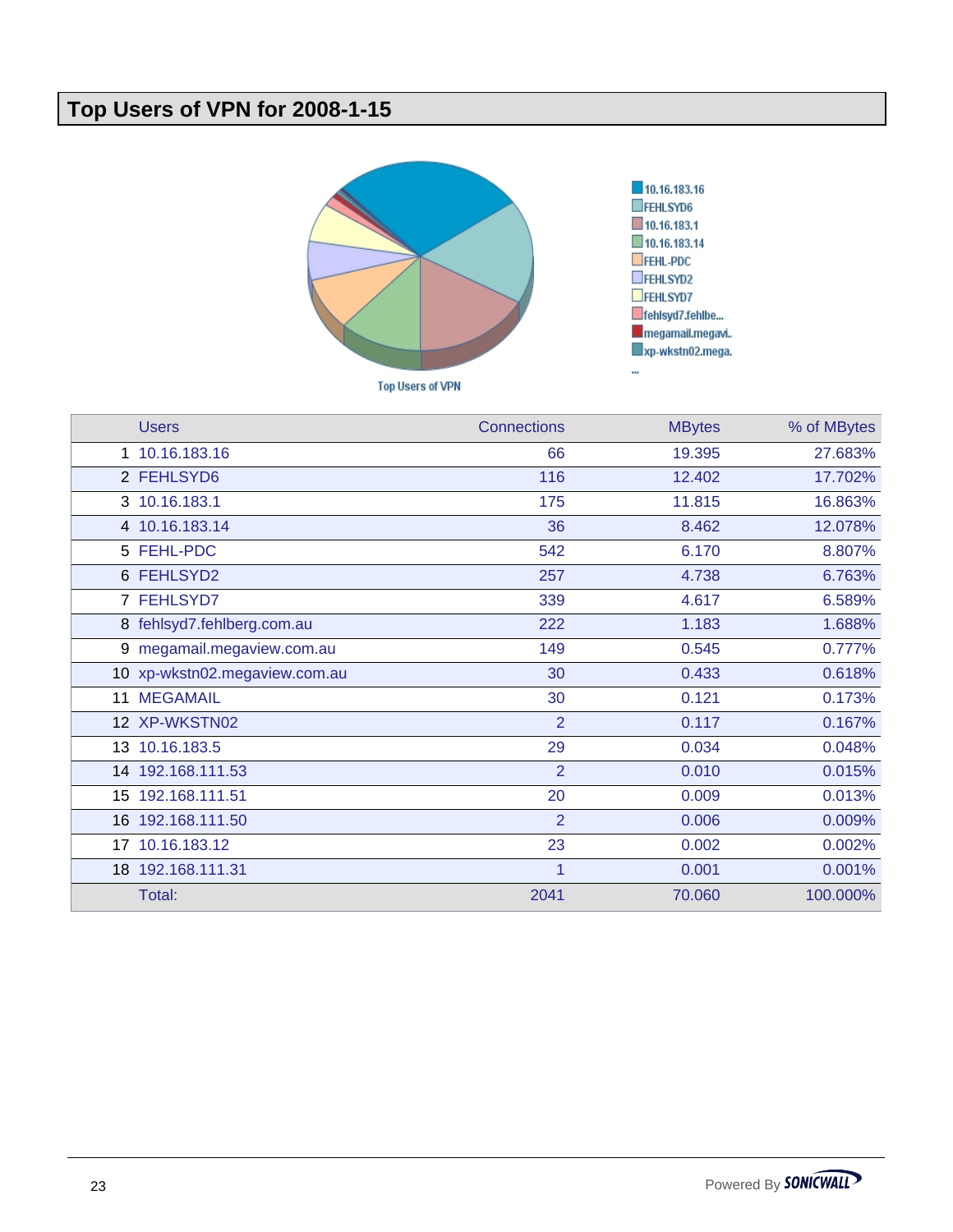# **Virus Attack Summary for 2008-1-15**